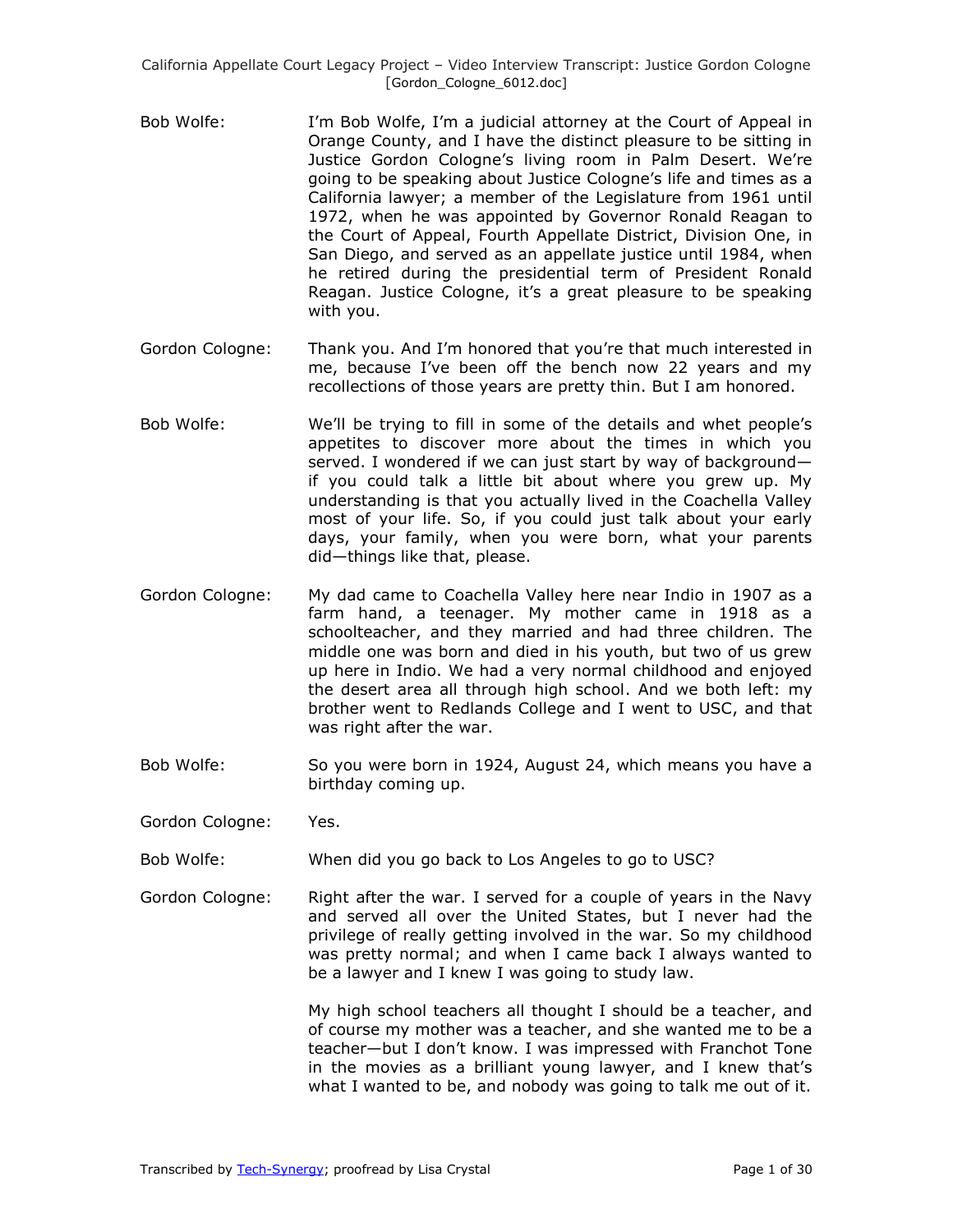- Bob Wolfe: Basically your decision to become a lawyer was inspired cinematically?
- Gordon Cologne: Yeah, by the movies, I think. I don't know.
- Bob Wolfe: Did you know any lawyers in real life?
- Gordon Cologne: No, we had no lawyers in the family. I was the first one as far back as I was able to trace, and so I was covering some new ground for the family. I think my mother got reconciled to the fact that I became a lawyer. She wasn't real pleased to have a lawyer in the family, but I think before I got through I satisfied her all right.
- Bob Wolfe: Do you recall where you were on Pearl Harbor, when Pearl Harbor was attacked?
- Gordon Cologne: Yes, I was at home, and had just gone to church and walked to church and got home when Pearl Harbor was attacked and  $mv -$
- Bob Wolfe: So you were a high school student at that time?
- Gordon Cologne: I was a high school student. I graduated from high school in 1942, right after Pearl Harbor, and I wasn't drafted until the following year. I was a pretty small kid. As a matter of fact, at the first examination for the draft I weighed 104 pounds. So you can see I was pretty small, and I took the test—they rejected me. The following year I took the test again. I must have had a heavy breakfast, because I weighed 105; and they decided that the war was going so bad they needed me, and they took me.
- Bob Wolfe: So you served in the military for how many years?

### (00:04:58)

- Gordon Cologne: Two years as a Navy, and then when I came out, I went back to college. I had a year at Berkeley, University of California, for the first year while I was waiting for the draft to catch up with me.
- Bob Wolfe: After you graduated from college, which I believe was in 1948does that seem right?

Gordon Cologne: Yes, right.

Bob Wolfe: And then did you immediately go to law school?

Gordon Cologne: Right. I was going to school year round, because by then I had enough maturity. I thought I'd better get through with my education. So I went summer and winter and everything and finished my legal education at Southwestern University.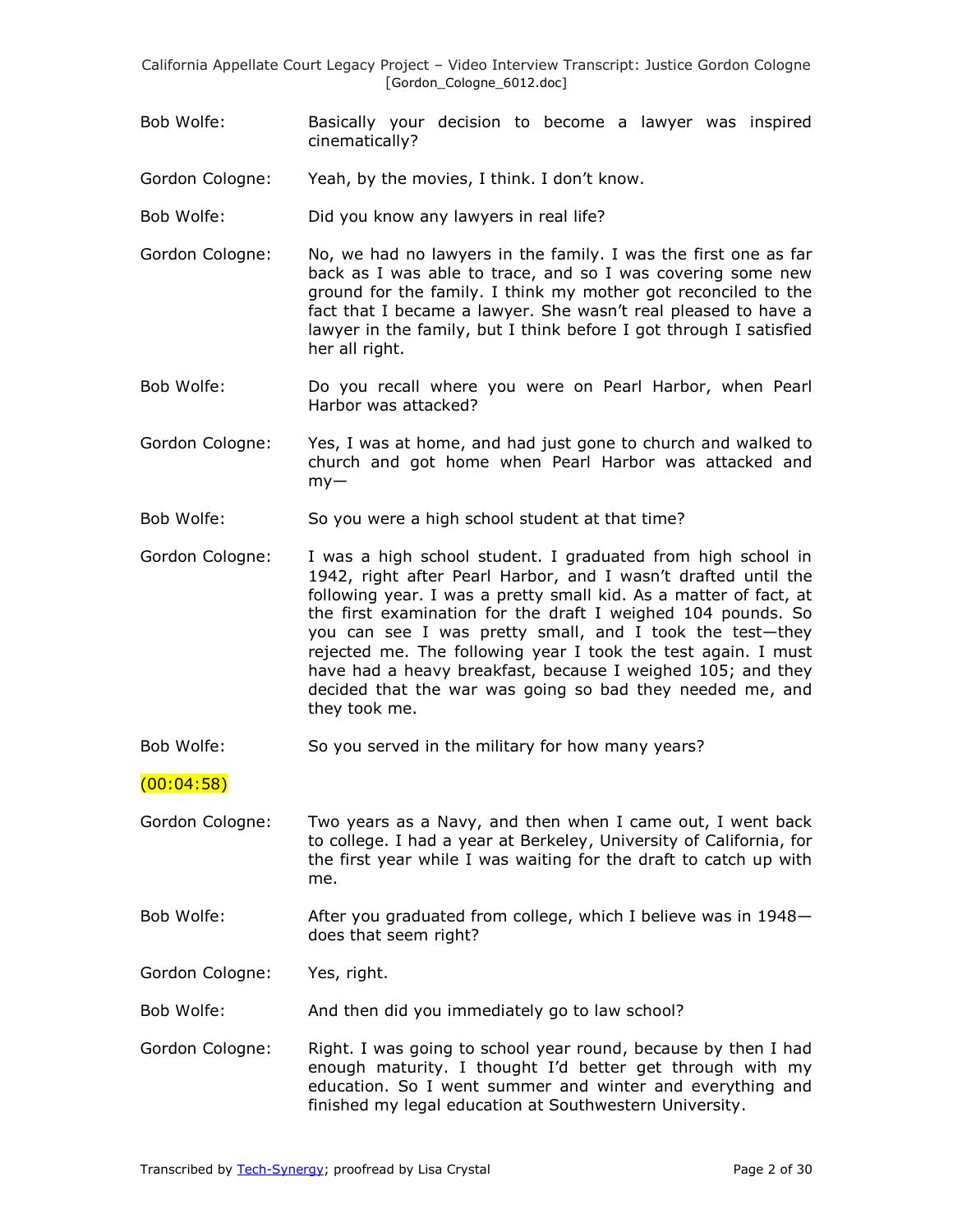Bob Wolfe: What year was that in?

Gordon Cologne: That was in about 1951.

Bob Wolfe: Have you kept up with any of your classmates?

- Gordon Cologne: Only George Zenovich, because he went to the Legislature right after me. And then he went to the Court of Appeal with an appointment by Jerry Brown right after I got my appointment, and then he went back to the Legislature after serving a few years on the Court of Appeal in Fresno. And we've kept up our friendship; he was a Democrat, I was a Republican, but we were good friends all the way through.
- Bob Wolfe: So you graduated from law school in 1951. Do you still remember when you took the California bar exam and what—
- Gordon Cologne: Yeah, I took it, and amazingly, I typed my examination; amazingly, I passed the first time. We took it at the . . . I think it was the Elks Club—it's a big building, and all of us were sitting around typing. We were in a class apart from those who wrote the exam. And I don't know, my spelling was terrible, but I guess they took it into consideration because I was also a lousy typist.
- Bob Wolfe: What did you do after you took the bar exam? What was your first job?
- Gordon Cologne: I went to work for the Department of Justice. I went back to Washington; I thought I would be a hotshot corporation attorney, and I wanted to get into the antitrust division. So I got back there and got a job with the Department of Justice in the antitrust division as a trial attorney.

Now, my job wasn't trying cases. I had the case originally to check it out, to see if there was a violation; and I traveled all over the seven southern states interviewing people to see if there was enough evidence there for a good case. We'd have some complaints turned into Washington, and our job was to check them out. And after about six months, I realized I was wasting a lot of time. I wasn't learning any law; I was forgetting what I'd learned in law school.

I decided to get out of there; and the Department of Justice was cutting back on its funding anyway, so they were happy to get rid of me. But I was stationed in Jacksonville, Florida, and studied the complaints that were coming in.

Bob Wolfe: You were explaining your service at the Department of Justice during the waning stages of the Truman administration?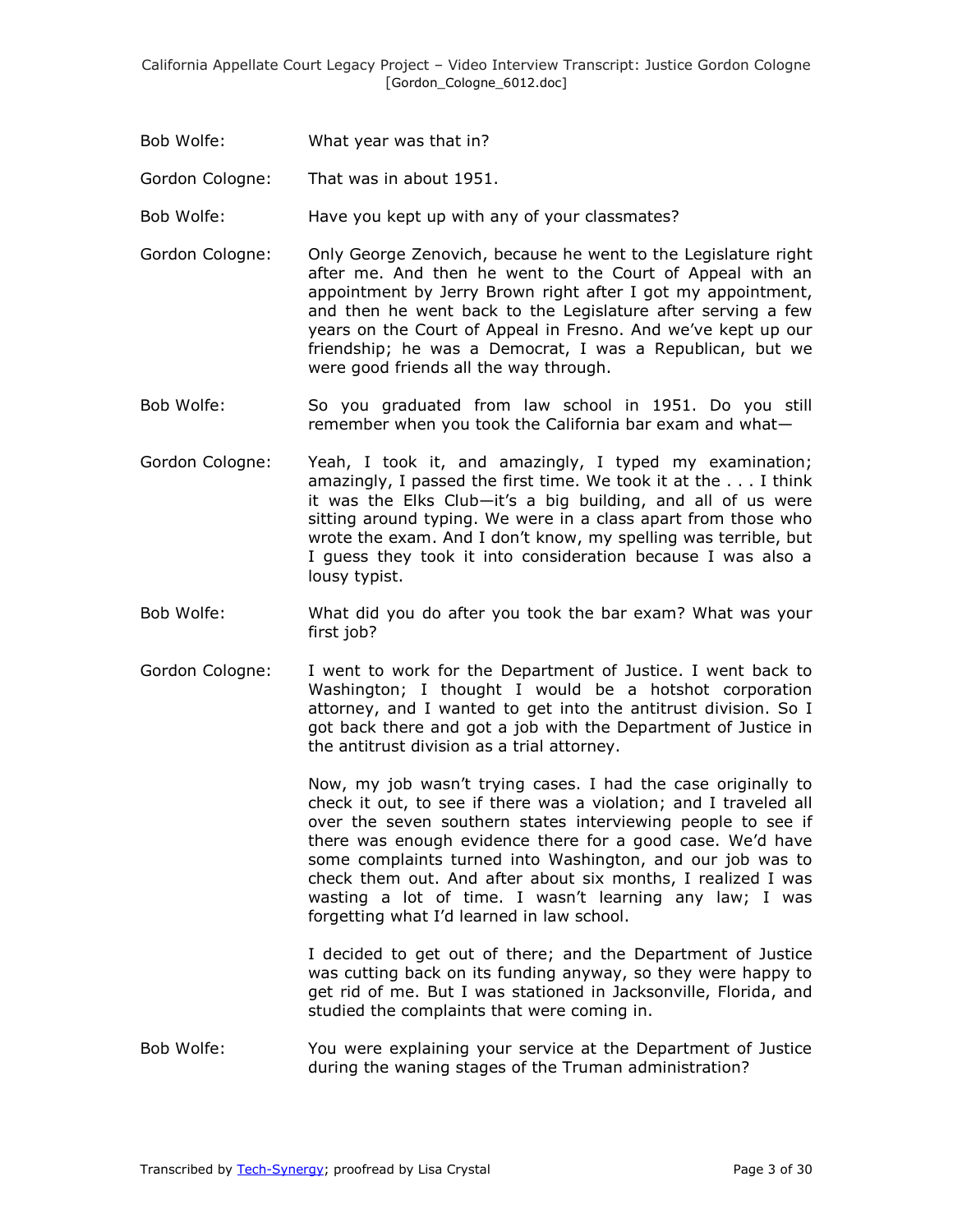- Gordon Cologne: Right, we were during the Truman administration, and I got to travel all over the south in about 1952, I guess, right after I graduated from law school. It was very interesting, let me tell you—I saw and learned a lot about civil rights and the violations that were going on in the South at that time. I was appalled because I had never experienced anything like that in California in those days.
- Bob Wolfe: And then what made you decide to move back to California?
- Gordon Cologne: Well, I finally decided that because I wasn't learning anything and wasn't getting ahead . . . my supervisor had been with the department for something like 25 years and he was still just a supervisor for one of the districts.

#### $(00:10:01)$

So I came back to California and decided to go into the practice of law. And I found a job here with another attorney in Indio and started my practice. I lasted about a year with him and then went out on my own as a sole practitioner and did all right. Of course I had a lot of friends, and all my classmates were either clients or at their parents' death became probate cases for me.

- Bob Wolfe: So you did a little bit of everything, or did you specialize in probation?
- Gordon Cologne: I lasted about a year practicing criminal law, and I didn't like it at all, so I got rid of those cases. And I found enough other work to do well, and I practiced law until I was elected to the Legislature.

Then I got a couple of other attorneys—Frank Moore and Dick Marsh—to join me, and we practiced together. But that was the only way I could survive, because I had to be in Sacramento for the Legislature and couldn't be a sole practitioner being away from home that much.

- Bob Wolfe: Let's talk a little bit about your decision to go from private practice and run for the Legislature. This was in the election of 1960, when you first ran for the Assembly?
- Gordon Cologne: No; that was in 1960, yes.
- Bob Wolfe: 1960, when John F. Kennedy was on the presidential ballot. I don't think there was a gubernatorial election in California at the time, but if you could just briefly explain the genesis of your . . . was it an open seat?
- Gordon Cologne: It was an open seat. The senator had just died and the Assemblyman wanted to move up; Lee Backstrand wanted to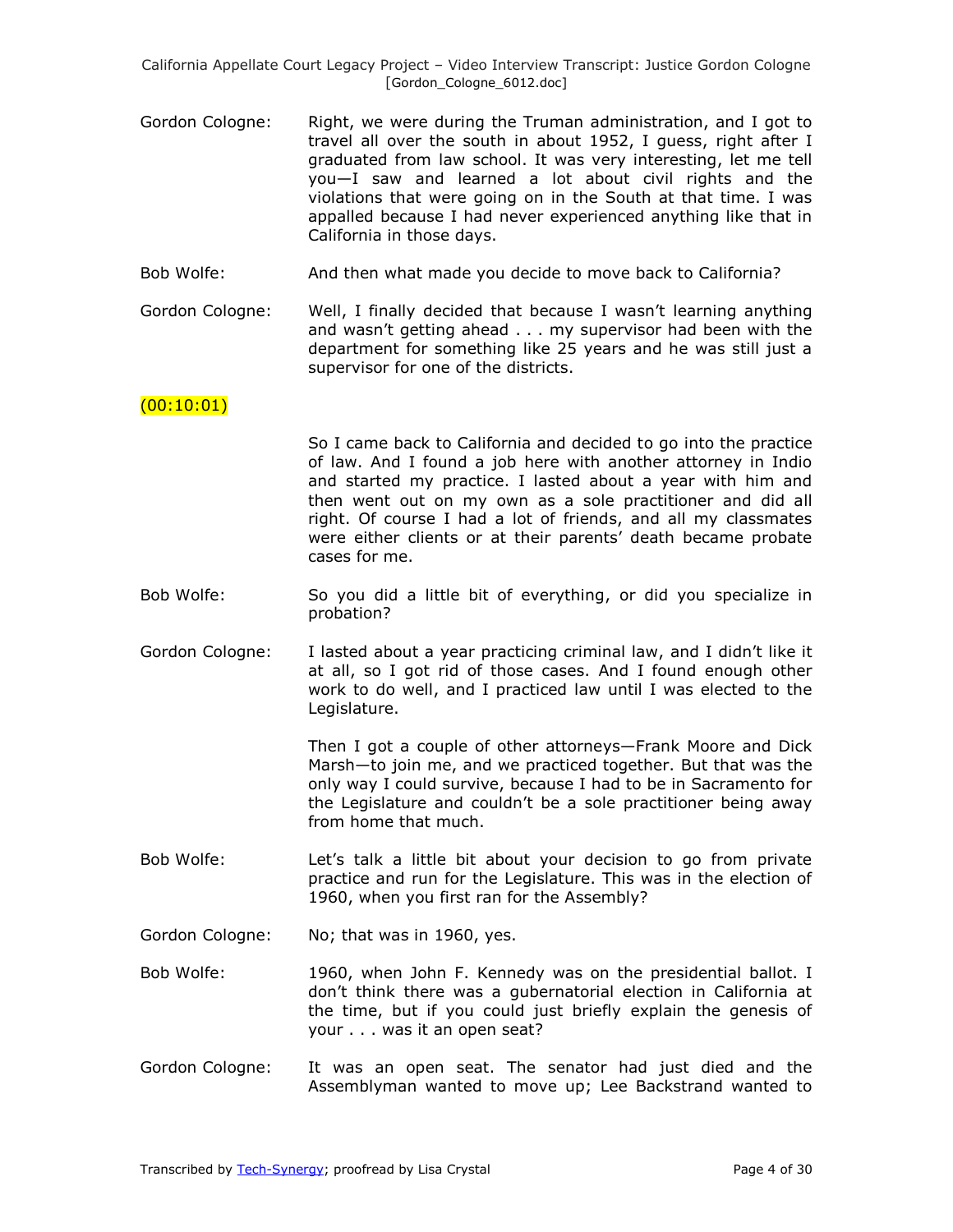move up to the Senate, so there was an open Assembly seat and I decided to run.

I talked to the congressman and the senator, and they both suggested it would be great if I wanted to. As a practicing attorney that was pretty nice, and so I decided to give it a try. I had been elected mayor of the City of Indio and had served a couple of years there, and I found it very interesting as mayor what I could do on the council: we got a new water system, we established a program to develop the city hall, get a new police department established, and a jail set up. So it was a great accomplishment.

The Jaycees had me elected Man of the Year that year for my accomplishments as mayor, which I thought was very nice. And I got embroiled in politics; and once you get it in your blood, it's kind of hard to get rid of.

- Bob Wolfe: Did you have any primary opposition?
- Gordon Cologne: Yes, but it wasn't much. My primary opposition was a grammar school second grade teacher; so you can see as an attorney I had a running start there. Now, my opponent in the general that first time was an attorney from Riverside, which was the county seat; and that was a formidable opponent, but I was able to beat him.

The kind of interesting thing was, right after I was elected to a seat that paid \$500 a month, Governor Brown appointed him to the municipal court in Corona, California, which paid \$14,000 a year. And I always wondered who won that election; he made so much more money than I did.

- Bob Wolfe: The Legislature was part-time?
- Gordon Cologne: Part-time, right; and I was able to practice a little law on the side.
- Bob Wolfe: How did you work the logistics of being in Sacramento and in Indio? Did your family stay? Well, before we get into your political career let's just talk a little bit about your family—if you could just talk about when you got married, about your children.
- Gordon Cologne: I got married right after I came to Indio. I married a schoolteacher and had two children, a boy and a girl, both attorneys now. They got infested with that legal bug too.

But I had to commute between Indio, in this area, and Sacramento, which was a long ride in those days. I drove up there, and the Legislature paid for one round trip each session.

### $(00:15:04)$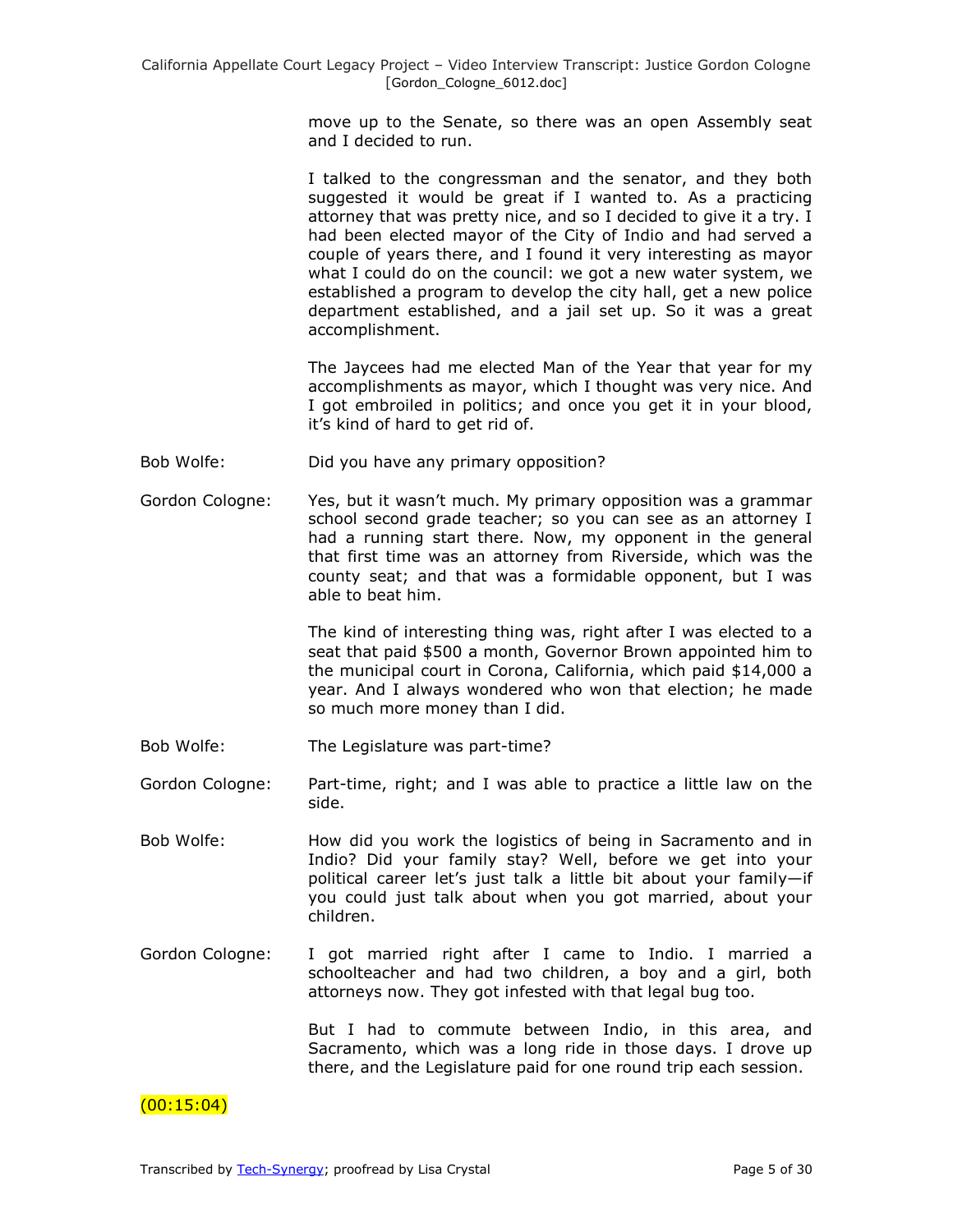- Bob Wolfe: By plane or by train?
- Gordon Cologne: By train, and I had to pay for the airfare back and forth and then driving a car to Los Angeles to catch the plane. And it was a hard grind. I commuted every week. I'd go up on Monday morning early; I got up at 4 a.m. and drove to Los Angeles and caught the plane so that I could be in my office by 9 a.m. And then on Thursday afternoon when they adjourned for the week, I would fly down and be home before dinner on Thursday night and then practice law on Friday, Saturday, and Sunday. *[laughing]* It was a hard grind.
- Bob Wolfe: Now, your term in the Legislature coincided with the career of legendary "Big Daddy" Speaker Jesse Unruh, who, I believe, also became speaker in 1961.
- Gordon Cologne: Right. We served and we were friends or knew each other at USC, in college. He majored in journalism, I was in business law, and then we got acquainted when we went to the Legislature. Not good friends, understand, but we knew each other very well.
- Bob Wolfe: So are there any stories that you can tell? Did he run the Assembly with a tight fist?
- Gordon Cologne: No. I was kind of a moderate; I wasn't too eager to be a partisan. So I was more interested in making laws, solving problems, and helping my district and helping my state with its problems. So I didn't get too deeply involved, and that's why we didn't have any bitterness between Jesse and I.

Later I served with Willie Brown, who was highly partisan, and I had no bitterness with Willie. I had respect for him. I didn't agree with his philosophy nor with Jesse's philosophy, but we got along fine.

- Bob Wolfe: If you could compare the Legislature in the years that you were there in the '60s, the decade of the 60's, to now, in terms of the influence of special interests and bipartisanship. Have we advanced or regressed or stayed the same? What are your thoughts comparing the legislative process then and now?
- Gordon Cologne: Well, it's a totally different show now. We did not have term limits in those days, so we had a lot of the old-timers still around and serving; and the lobbyists became good friends with legislators and we knew what each side wanted. We either told them we couldn't vote for them; or we couldn't vote for them. I never got the feeling that the lobbyists, when I was there in the '60s, were able to control the Legislature—not like it had been years before, when they theoretically controlled the Legislature.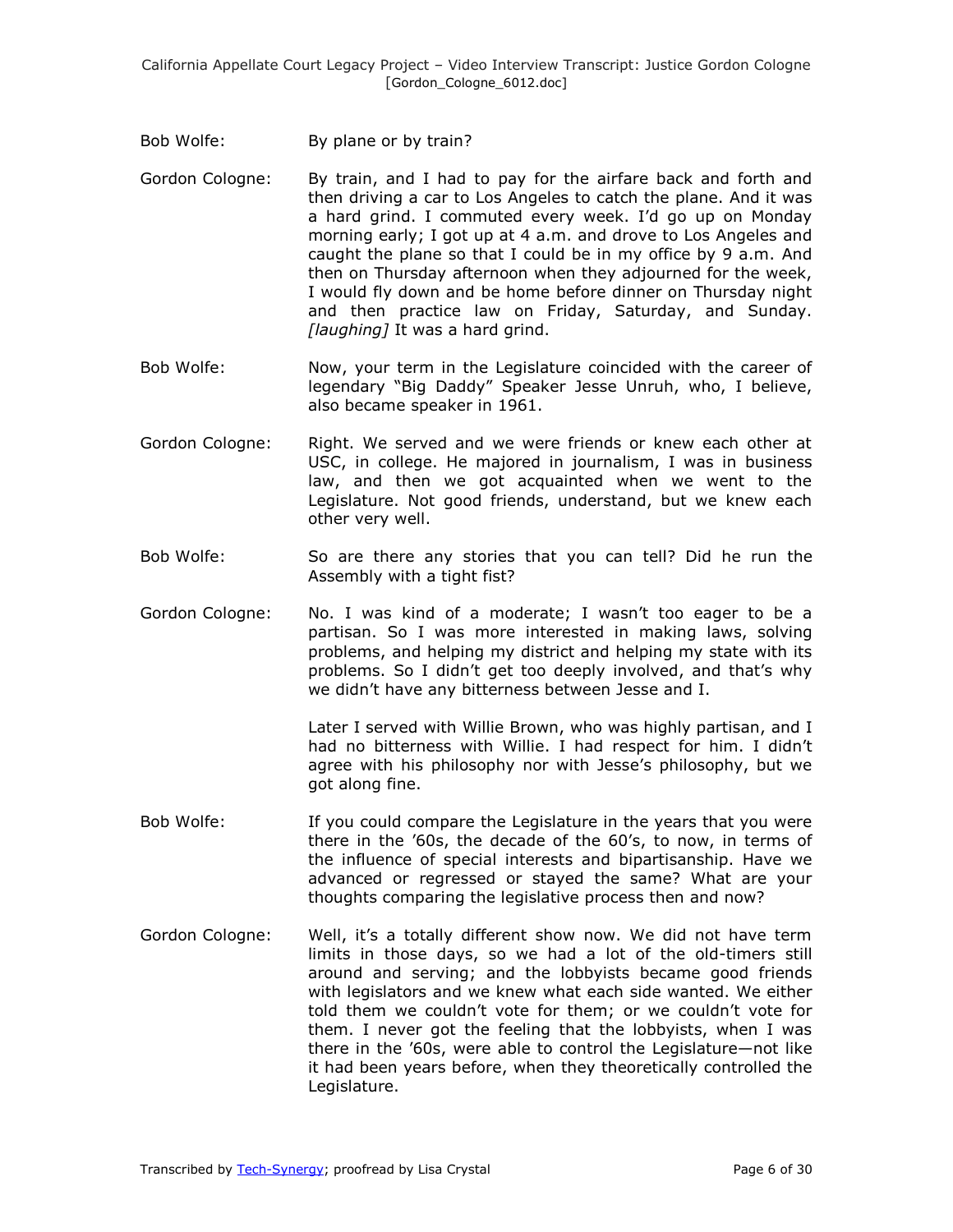We knew what they stood for. We knew the interests they were representing, and we could either vote for them or against them—whatever our philosophy called for—and we got along fine. But today I don't know how it works.

I know they have term limits imposed on the legislators. They make a lot more money than we made. We were dependent on . . . I guess the legislators gave us money. I had one or maybe two fundraisers. I was not keen on that. We only had cocktail parties as fundraisers, not big dinners or things like that.

I never went on any trips at legislators' expense. I think I made one junket trip—but it was paid for by the Legislature—when we were studying how the medical schools worked out in Mexico as opposed to the medical schools in the U.S.; and I thought it was a very interesting trip. The Legislature paid for them, and I don't think that any lobbyist was very much interested. Except maybe the liquor industry might have had an interest in it because we did have one party down there that was put on by the tequila people—which they did not have a lobbyist in Sacramento, but they were interested in making friends on the Legislature.

# $(00:20:05)$

- Bob Wolfe: You ran for reelection in the Assembly in 1962, when—
- Gordon Cologne: Pat Brown—
- Bob Wolfe: Pat Brown and Richard Nixon were on the ticket?
- Gordon Cologne: The big issue that year was water, and of course coming from the desert area I was interested. And I called for my constituents to vote for the big bond issue, which was a very large bond issue at that time, and called for them to vote for it.

I said I was supporting Pat Brown's water issue. So Pat Brown and I were together on that big issue, which was an important one in that election; but I did not agree with Pat Brown on many of his other issues, particularly his spending issues.

- Bob Wolfe: Were you surprised when Richard Nixon lost his bid for the governorship?
- Gordon Cologne: No, not really. He was picking it up as a second best. He had already lost a presidential bid, and that didn't set too well with the California legislator, or public, I should say.

But I was kind of hoping he'd win, and I worked with him to acquaint him with the issues. And that, as far as . . . I didn't try to help him win any popular vote; that wasn't my interest at all. But I did help him with a lot of the issues that were pending before the Legislature.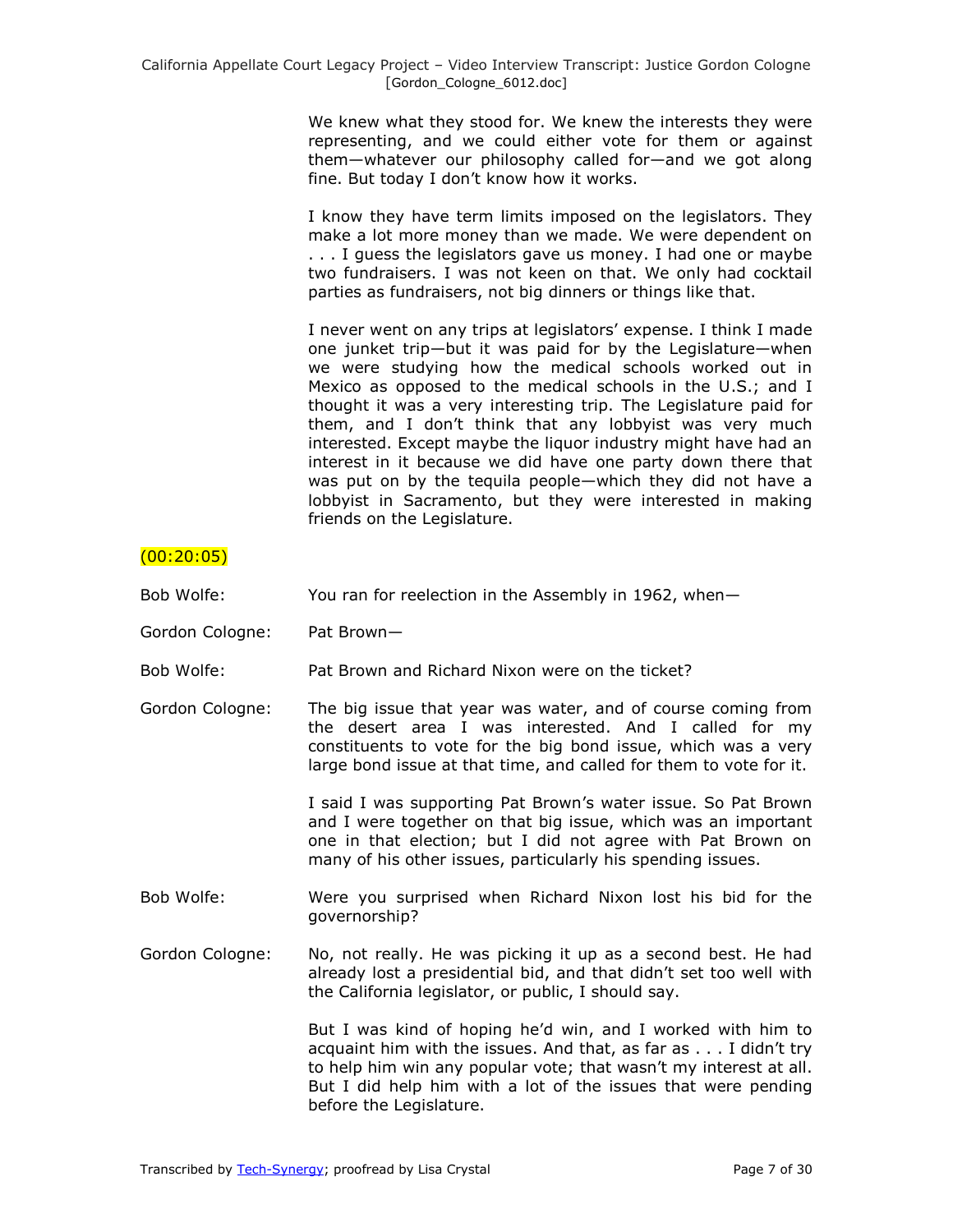Bob Wolfe: In 1964 you moved over to the California State Senate.

Gordon Cologne: Yes.

Bob Wolfe: What was the genesis of that decision?

- Gordon Cologne: Well, just before the primary our senator died of a heart attack, and I was getting ready to quit. I said I would serve one more term in the Assembly while the party groomed somebody to take my place, but the opening came in the Senate and I thought maybe it would be nice since— *[phone interruption]*
- Bob Wolfe: I believe you were explaining about your decision to run for the state Senate instead of retiring from politics altogether in 1964.
- Gordon Cologne: He died just before the primary, and we urged everybody to elect him as a dead person to the Assembly—to the Senate and they did. So he was on the ballot in November for the Senate seat; but because of his death, the Central Committee could appoint somebody to take his place, the Republican Central Committee.

I was ready to run for the last time as an Assemblyman. I had gotten tired of the whole job; and while they were trying to find a replacement, I said I would run one more term, but they would have to get a replacement.

But then when the senator died I thought it might be fun to try the Senate for a change. Their vote was twice as valuable as an Assemblyman, and later I discovered it was quite an honor to be a senator.

But I thought I'd give it one more shot. But when I got to checking the law, the Central Committee could appoint anybody except one who was committed to another race. I don't know why they had put that in.

But there was a bill by Bill Bagley that had gone through which was really for a Northern California senator who was on the verge of death, to let the Assembly Central Committee—I mean the Republican Central Committee or the Democratic Central Committee—appoint anybody.

That bill had gotten through the Assembly and had gotten through the committee on the Senate, but was now on the floor of the Senate; and all of a sudden I was the recipient of the benefit of that.

I couldn't run because I was committed to an Assembly seat, but this bill would have allowed me to be appointed by the Central Committee to be a senator. Well, all of a sudden the bill became the Cologne bill, not the Bill Bagley bill. And I followed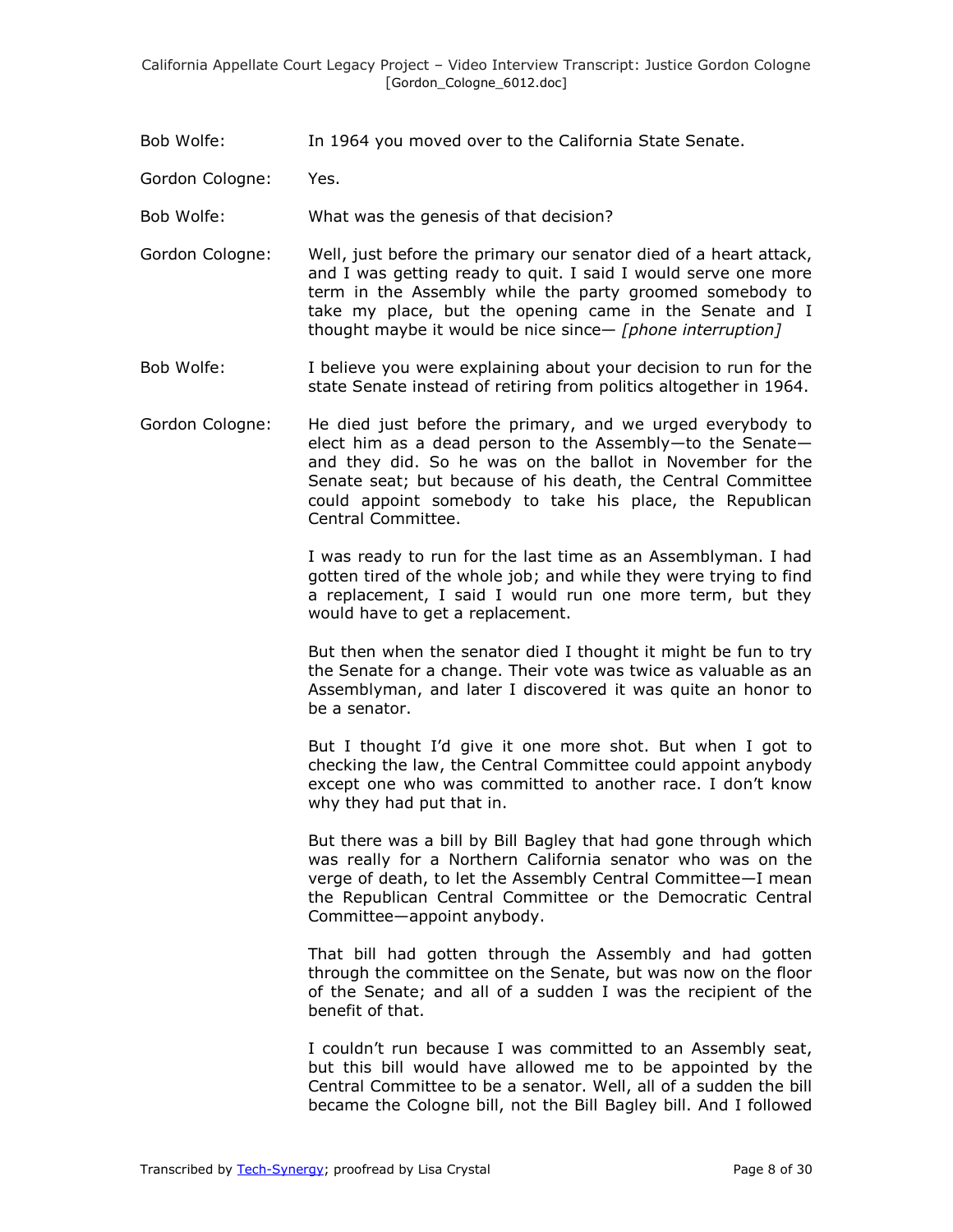> the bill very closely, of course; and even worked the Senate, my friends on the Senate side, to get it through—Bagley's bill and it got through.

#### $(00:25:04)$

And Pat Brown signed the bill, strangely enough. But I think he did it because the senator said, "We don't want that guy who's running against Backstrand to come up here. We'd rather we have Cologne in our house, even if he is a Republican. We can live with that, but not that guy that was running against him." So they got Pat Brown to sign the bill, and that's how I finally got into the Senate.

Bob Wolfe: In 1965?

Gordon Cologne: In 1955.

- Bob Wolfe: '65. The Senate in 1965 was a very different creature than it is now. This was before the "one man, one vote" decision?
- Gordon Cologne: We used to have caucuses of the whole. Senators and Assemblymen would caucus and decide what we were going to do with a certain issue. We didn't have Democrats and Republicans; we were all friends.

Everybody voted their conscience. They voted their district, but we all knew we were there representing our district and had to vote for the district, and that's why we were all friends. And it was a different house than today, where it's highly partisan.

- Bob Wolfe: So much more collegial. The U.S Supreme Court issued its opinion in 1965 in *Reynolds v. Sims*, which said that the state legislatures had to be apportioned on a one person, one vote basis. Before that time I believe a county couldn't have more than one senator. I imagine that introduced a sea change into the way that the Senate operated when you had a . . . Well, if you could just talk about the impact of the reapportionment decision on that legislative body.
- Gordon Cologne: Certainly. Los Angeles, for example, with its millions and millions of population, only had one senator. Tom Rees was a senator from Los Angeles, but we always helped him; all of us would take one of his bills. He would introduce a great number of bills to take care of issues for L.A. And we would all help him get his bills through if they were good bills. And if we couldn't support it we'd tell him; he'd get somebody else to help him. And we got most of his legislation that was good passed, but it was because we were all friends and all tried to help each other and made it work.

Now they've got so many different legislators, I don't know how they get anything done, honestly, with 30—maybe 30—different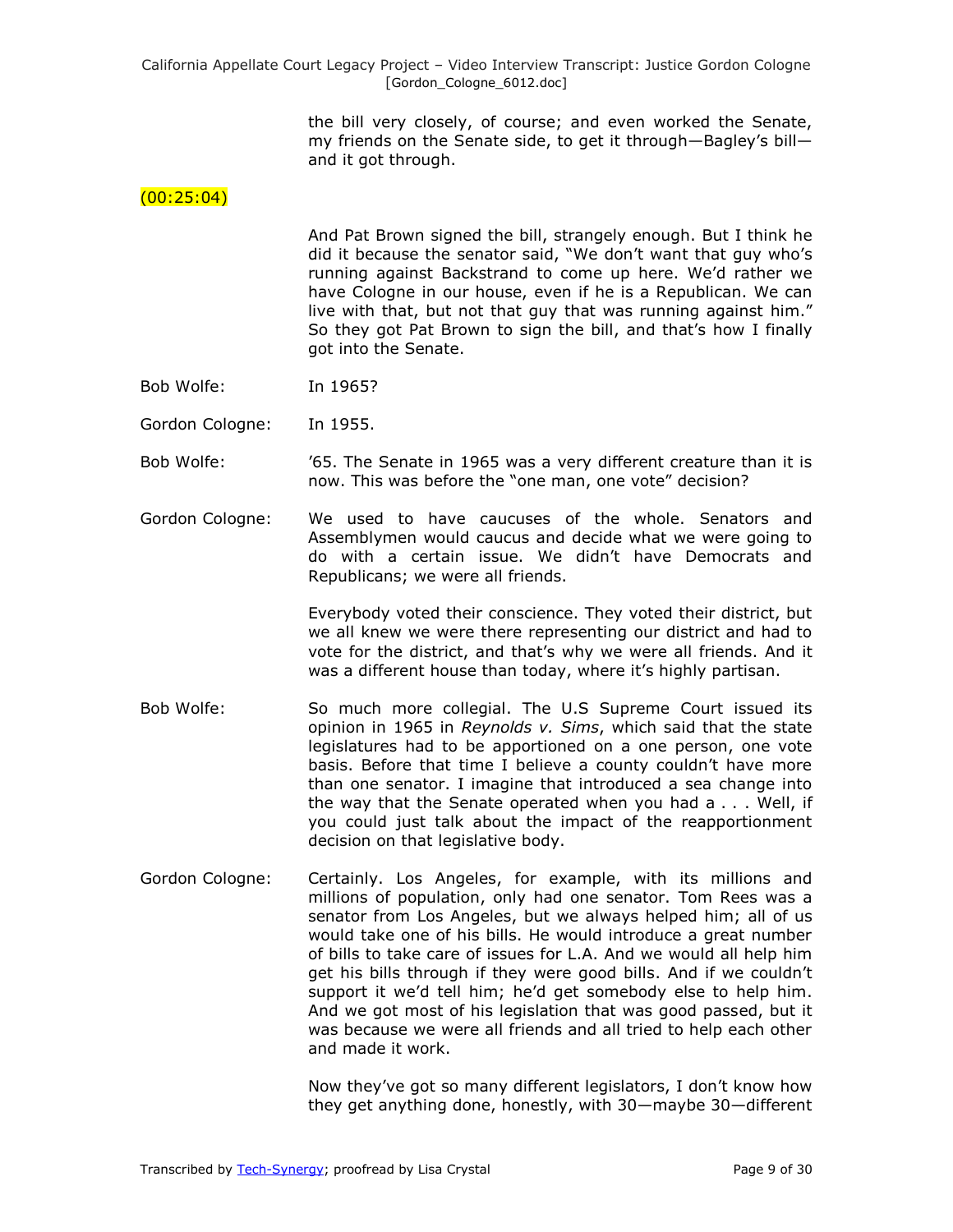> legislators, which all of them cannot agree on what's good for L.A. So they must have an issue between themselves for L.A County.

- Bob Wolfe: You were reelected in 1966, and at that time California got a new governor, Ronald Reagan. If you could just talk a little bit about the impact—so you finally had a governor of your own party—and what changes that made in terms of what you could do. Was the Senate always in Democratic hands, or did the Republicans take over?
- Gordon Cologne: Up until that time there were mostly Democrats. Governor Goodwin Knight had been a Republican governor, and he got in a little bit of a problem with his U.S. senator over their individual fights, but up until then we'd always—I had always known a Democratic governor, Pat Brown.

But I got along with Ron Reagan very well. He was a remarkable man and I enjoyed working with him. I remember with our water bill, for example, we ran out of money. They hadn't developed enough money to complete the State Water Project—that's the aqueduct from Northern California down to Los Angeles and San Diego. They ran out of money.

Well, they had run out of money before, but Pat Brown figured out a way that they could use some Central Valley bond issues, some old ones that hadn't been used. They used some of those, but they ran out of those. We needed more money, and I went to Reagan and said, "They are going to eliminate the east branch of the aqueduct. That means we don't get any of the water coming into Riverside County; San Diego County isn't going to have its extension of the aqueduct. We've got to get some more money."

### (00:29:54)

And he said, "Gordon, I don't understand what you're talking about. We always said we were going to complete that project as it was proposed and on time." And I turned to Bill Gianelli and I said, "The ball is in your court. Tell him why you decided to eliminate the east branch of the aqueduct." And Gianelli said, "Well, Governor, we've run out of money."

Gianelli was a director and the engineer in charge of the whole water project for California. I had brought in with me to the conference on that day the Department of Finance, a fellow by the name of Smith, and also Gianelli and my Republican counterpart in the Assembly. They said, "Well, we'd have to take some of the title in oil money."

And he said, "Well, why don't we do that, if that's all you have to do?" And he says, "Well, we had promised to give all of that to the University of California."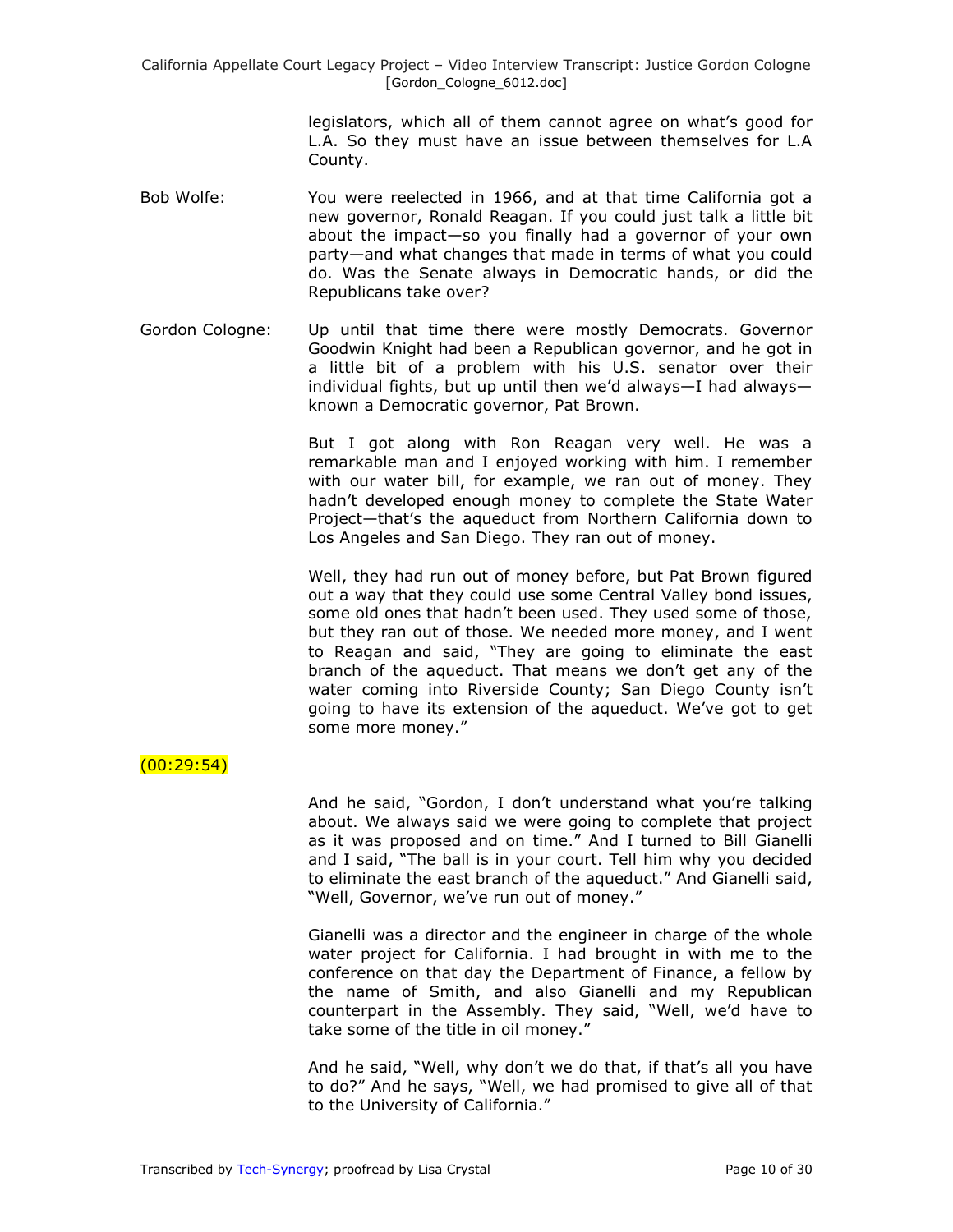Reagan said, "Well, is that the school where all those students are demonstrating against us?" And they said, "Yes." And he says, "Well, I think we could handle that then." So, we put through . . . I carried the bill to take \$64 million out of the university's title in oil money and put it into completion of the State Water Project. The university gets \$1 million a day for their operation from the state Legislature; this is in addition to all the money they get from gifts and so forth. A million dollars a day, they could do without \$64 million a year to complete the State Water Project.

So it was no real hardship. And we had a little bit of trouble getting that bill through, but we finally got it through and of course the Governor signed it. So the State Water Project started under Pat Brown was finished by Reagan.

- Bob Wolfe: Now, one of the pieces of legislation that you're best known for is the Porter-Cologne Water Quality Act, which I believe was passed later in your legislative career.
- Gordon Cologne: I do, and I remember that. And that was part of my whole project—was to be sure that the water we were getting through the State Water Project and all the water districts in the state of California had good potable water that people could drink without fear of contamination.

So we passed the Porter-Cologne Act. Carley Porter was the Assemblyman. He carried the bill on the Assembly side and I was the senator, chairman of the Senate Water Committee. Incidentally, I became chairman of the Water Committee in the Senate, under both Democratic as well as Republican leadership, so you can see I was not highly partisan in my operation in the Senate.

- Bob Wolfe: That act established the state water quality control—
- Gordon Cologne: It's been expanded on since then, but that was the initiation. And incidentally the federal government the next year had their own Water Quality Act, which paralleled the one that we enacted in '69. So that now you can drink the water without fear. There is a requirement that all water districts check their water quality every year and be sure that it's good, potable water.
- Bob Wolfe: One of the other pieces of legislation that passed when you were in the Legislature was legislation dividing the Fourth Appellate District into divisions: a division in San Bernardino and San Diego, something that would have an impact in your life later on. Do you recall the passage of that bill?
- Gordon Cologne: Yes, I do. I didn't have much to do with it; but I recall because I was in the First Division of the appellate district at the time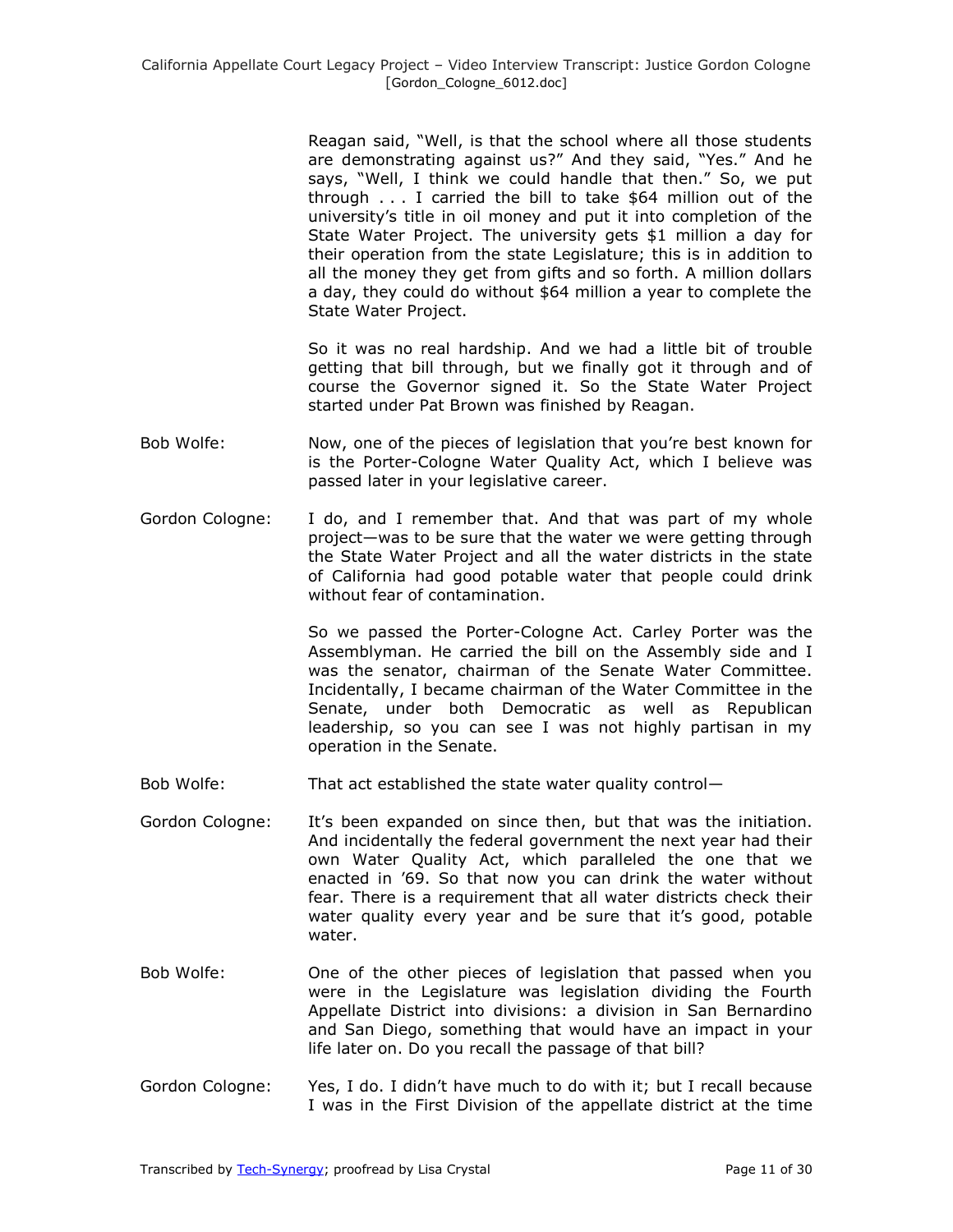and knew that we had a problem because we were handling the bills from all of San Diego, Riverside, San Bernardino. And they had just divided in two districts, and now they were going to have to either make more judges or make another division. And it was obvious that a division was appropriate over in Orange County as well an in Riverside or San Bernardino County. We would handle the cases that came out of San Diego County and Imperial County.

### $(00:35:03)$

- Bob Wolfe: Okay, we'll just stay in the Legislature for a little bit and then we'll talk about your decision to become an appellate justice. What do you consider to be some of your greatest legislative accomplishments during your service on—
- Gordon Cologne: Well, I did a lot of things that were not highly partisan of which I'm very proud of. Some of the things like the filling of Lake Elsinore with water—it had dried up and we were able to fill it again with water. We purchased reclaimed water and filled it and made a viable recreational area out of it.

In addition, I got the border between California and Arizona resolved. At that time the border was only called "the center of the river," and people could not get title insurance on their property on either side of the river because nobody knew where the center of the river was. The river changed every time they had a flood. It would move over toward California and send a lot of property to Arizona or vice versa. So what we did was we got a compact. I made a trip to Arizona to get the Arizona legislature interested in this problem.

Then I came back and we got California interested, and we had a fight because everybody wanted to get more property in California or vice versa in Arizona. The Indians down there . . . there was an island in the center of the Colorado River which the Indians wanted to be unknown. They didn't want to be in Arizona, because California gave them better welfare benefits. They didn't want to be in California; they would like to take the welfare benefits, of course, but when the police came down there to make an arrest, they would always claim they were in the other state and the state had no jurisdiction.

So we were anxious to get the whole problem resolved. What we finally did was divide that island. There's one island in the Colorado River where the boundary line goes right straight through the center of the island, and both states get a little piece of it. Then we finally got it set up and surveyed at the center of the bridge going across the river. And the river now, because of the Hoover Dam, is much more stable. And so we got the boundary settled; now you can get title insurance and own your river frontage.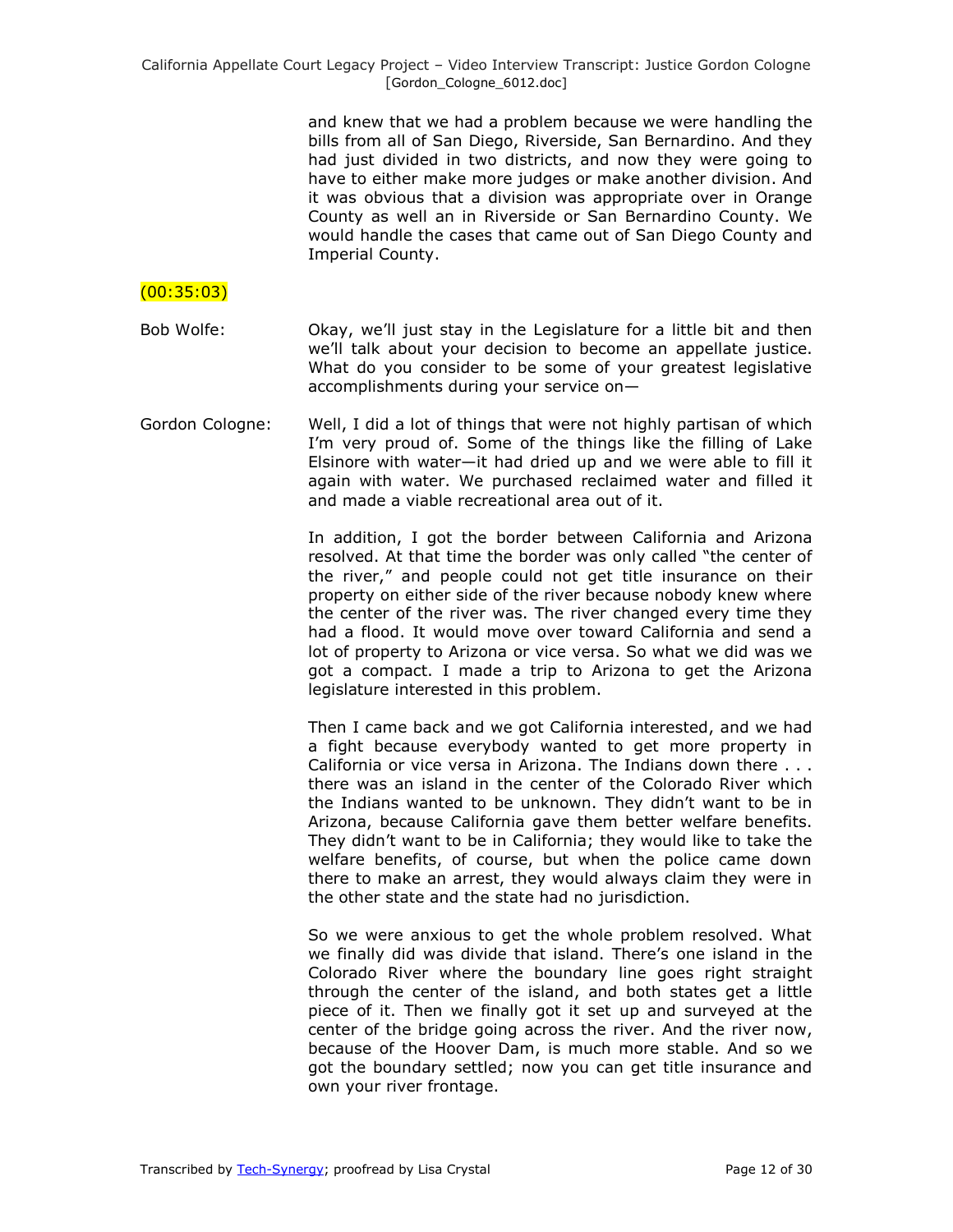- Bob Wolfe: There's never been a war between California and Arizona.
- Gordon Cologne: No, they all agreed, and we finally got the compact between the two states agreed by Washington and it's all settled now.
- Bob Wolfe: So you were reelected in 1970 to the California State Senate, but in the middle of your term in 1972 you were appointed by Governor Ronald Reagan to the Fourth District Court of Appeal, Division One, in San Diego.
- Gordon Cologne: He asked me to stay in the Legislature until reapportionment was resolved. And I stayed in there and we could never get it resolved. The Assembly kept fighting. The Senate got its boundaries okayed, but the Assembly could never agree on what the district boundary should be for each Assembly district.

So Reagan told me to stay until we got this resolved. Finally, it wasn't resolved; it went to the courts. The courts were going to take it over and then Reagan said, "Well, now you can go to the bench if you want."

Well, there were two seats available, one in Indio on the superior court and one in the Court of Appeal in San Diego. And while he was in China, the Lieutenant Governor appointed—of course with Reagan's consent—well, he appointed somebody to the seat in Indio. And I have to believe that was because the appointment secretary said, "I'm not going to let Reagan appoint a legislator to the courts, because it'll be highly partisan."

And he says, "You'll get that appointment over my dead body." I said, "Well, it's okay. I don't like to see you die, but if it's the only way I'll get it, I'll get it.‖ *[laughing]* Anyway, Reagan came back from China and discovered that that appointment had already been made to the Indio court. We both thought that's where I was going and he—the Governor—says, "I thought there was another seat available."

### $(00:40:05)$

And I said, "Well, Governor, there is: the Court of Appeal in San Diego." The Governor says, "Well, would you be averse to taking that instead of Indio?" And I said, "Well, I could live with that, I think." And so he made the appointment. But the funny thing about it was my certificate of appointment is not by Ronald Reagan; it's by Ed Reinecke, who was Lieutenant Governor. And that appointment secretary had his way. I did not get my appointment technically by Ronald Reagan; I got it by Ed Reinecke. But I know who had the last word.

Bob Wolfe: What made you decide to want to become a judge rather than going back to private practice?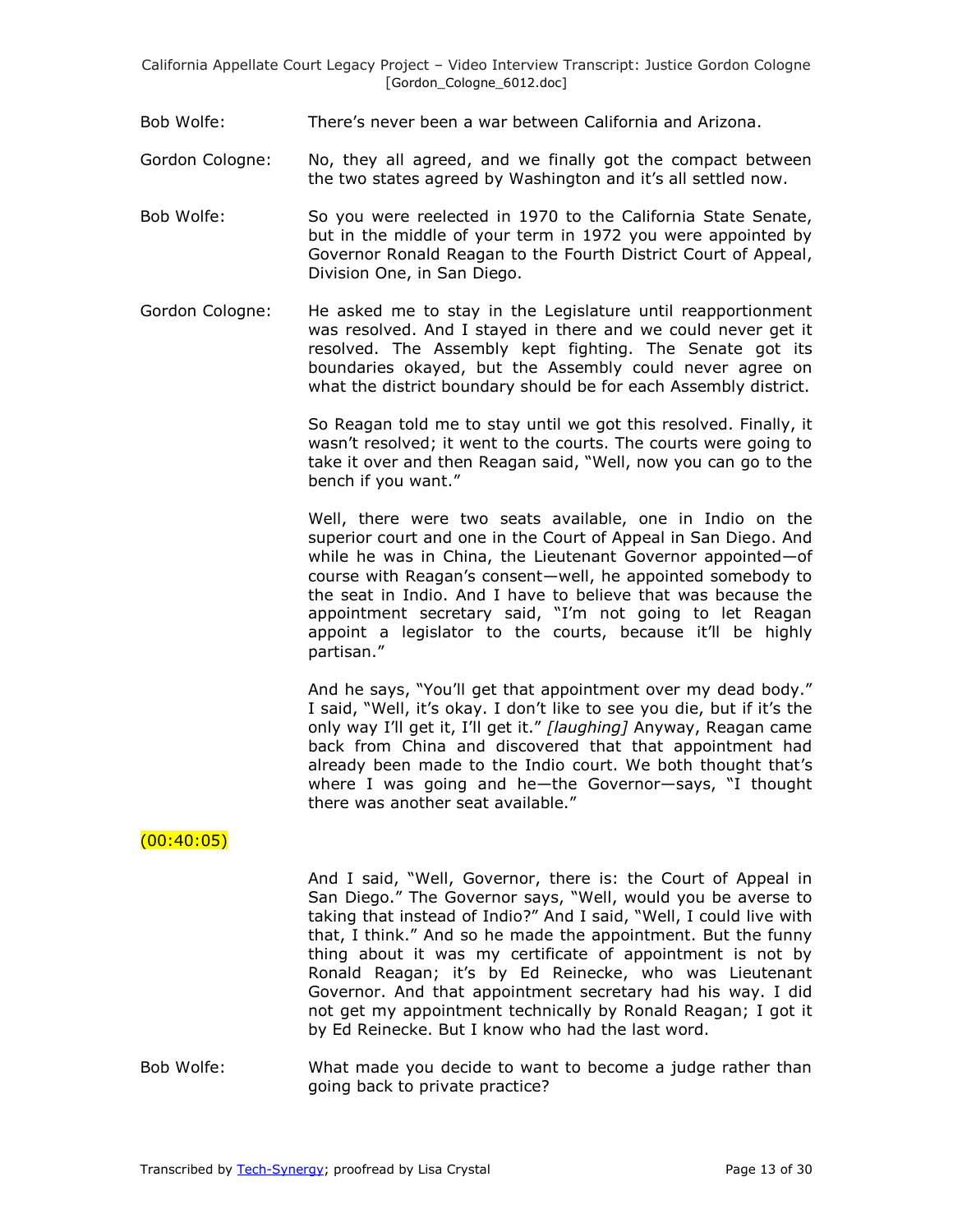- Gordon Cologne: I was never interested in private practice and the amount of work that was involved in that. I know you could make more money, but I wasn't really interested in making money as I was interested in doing something worthwhile. So I thought I would rather be a judge. This was a whole new concept to me. I did take a cut in salary. I was making more money practicing law part time and being a senator part time, but I took the cut in salary and became an appellate judge—and I enjoyed very much that work.
- Bob Wolfe: It's somewhat unusual, a direct appointment to the Court of Appeal without being a trial judge and having been in the Legislature.
- Gordon Cologne: I think it is unusual and I wouldn't recommend it for every judge. But I think that every court might do well to have somebody who had both experiences, because I was able to tell them some of the things that go into making up the laws of our state that they had no feeling for. They were all interested in the parties and their own issues. But some of the laws, there was a lot that went into them; and one of the things I was interested in, I kind of had fun. I said . . . they had a case before them where somebody was trying to get retirement benefits at one time and they had the case and they looked at the law and said, "No, he's not entitled to it."

Then they had come back a few years later and here was a law that was on all four points right in line with this person's argument, and our judges didn't understand how they could now find a law that was directly in point and entitled this guy to his retirement benefits.

I said, "That's not unusual to me to find this law. I'll bet you that was passed after his first case was resolved against him." And I said, "I'll bet you I can find the law and see when it was passed and also tell you who the author of that law was; and I probably could tell you how much he paid as a campaign contribution for getting it passed."

So I went to the statute books, found the statute, found the year, and sure enough it was between the time of the first opinion and the second opinion; and the author of that bill was just who I expected it to be. I didn't guess the amount of the campaign contribution because I didn't look it up, but that senator did go to jail later on for his activities in the Legislature.

But I think it's fine to have somebody with that special knowledge of what goes into passing statutes and have it understood by the appellate judges. So I wouldn't recommend it for every judge, but I think a few of them would be helpful.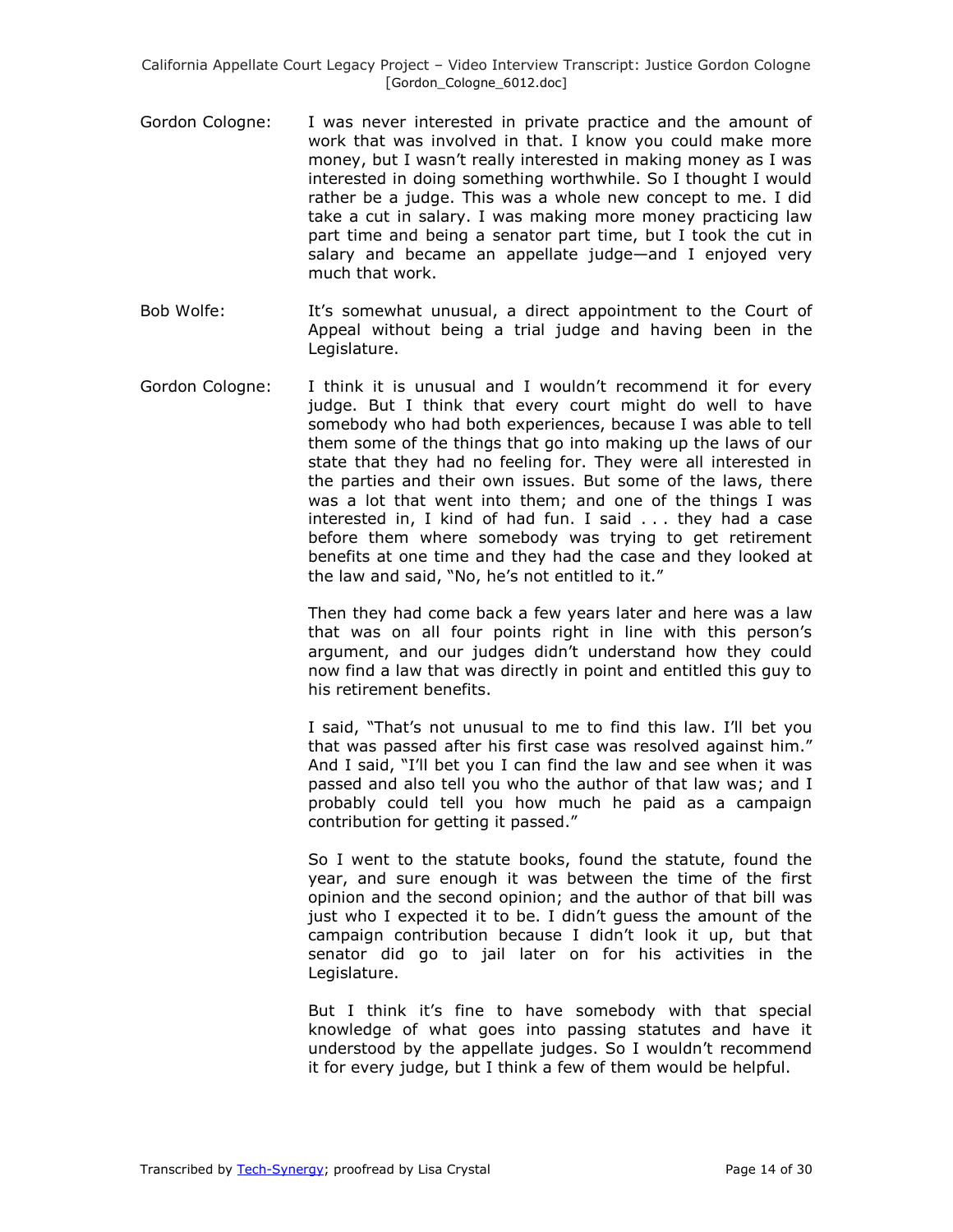Bob Wolfe: Did your special knowledge . . . they always talk about sausage factories. If you worked in the sausage factory—I guess your dad was a butcher, so you'd know about that. It makes you less likely to eat a sandwich than not having . . .

> Did this make you more or less deferential to the Legislature your experience in the Legislature, knowing how bills are really passed and how much attention is paid to them?

Gordon Cologne: It's hard to say, but I do have a great deal of respect for the amount of work that goes into passing bills. They're not just overnight. There's a lot that goes into them in the hearings and before the legislators.

### $(00:45:01)$

I don't know whether every senator reads every bill down to the very last word, but I do know that those bills are dissected and changed; and I showed our judges how you can determine legislative intent by looking at the various forms of the bill as it's amended going through the Legislature in order to determine what legislative intent was.

I don't think they had any idea unless it was explained in one of the briefs that were presented before them—how to see exactly what words are changed, whether it's "shall" to "may," or whether it's a suggestion or a mandate. Those things ought to be before the judge; if the attorneys can dig it out, that's fine.

I've done a lot of work; when I went to the bench I taught a class at the University of San Diego Law School part time at night and explained legislative intent. And I used to tell my students, "You know, if you're having trouble with the law, it's a lot easier to go to the Legislature and get the law changed than to bring it to the Court of Appeal and ask us to imply what the law is or try to get legislative meaning that you want out of it."

- Bob Wolfe: When you were on the court, did you ever have occasion to review legislation that you were involved in drafting?
- Gordon Cologne: Oh no, no, I wouldn't do that. But I did seek, when I went up there, to get one of the bills on water. I thought that that would be fun, and I did get one bill that involved the state trust for development of title in water—involved the City of Coronado Bay, the City of Coronado. And I expounded on what the trust implies. And the Supreme Court affirmed the case, but depublished it, so it wiped out all the value of my opinion. But it was fun in working on; they said I did the right thing but had the wrong expounding of my opinion.
- Bob Wolfe: When you joined the Court of Appeal, did you move down to San Diego then with your family?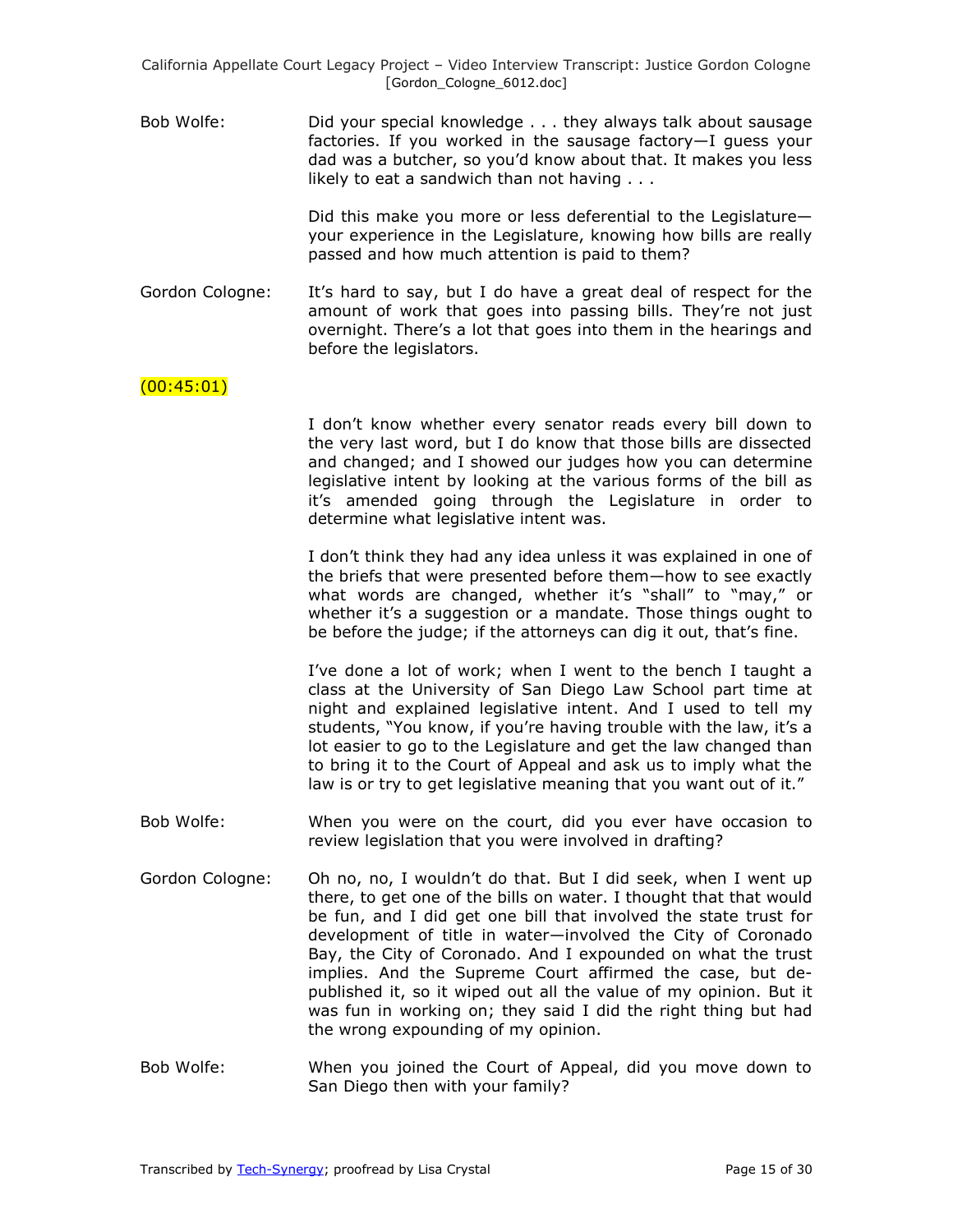Gordon Cologne: Yes, we moved to San Diego. I bought five acres down there three acres—and built a house for the family and moved the whole family. It took me two years to get my wife to agree, but she finally agreed that San Diego was a pretty nice place to live, and we enjoyed it down there.

Bob Wolfe: When you joined Division One in 1972, I believe it was a fourjustice division. Does that seem right?

- Gordon Cologne: Oh, what?
- Bob Wolfe: Four justices were at—
- Gordon Cologne: Yes, four of us. Uh, five of us.
- Bob Wolfe: Five of you? So let's see, Gerald Brown was the—
- Gordon Cologne: PJ.
- Bob Wolfe: Was the PJ, and your colleagues were Justices Whelan and Ault, is that right?
- Gordon Cologne: That's right. Martin Coughlin, who I replaced, was appointed by the Supreme Court to re-determine what the district boundaries are, and Martin came to me. He was a very nice guy, and I enjoyed meeting him. I was almost sorry to see him leave the court that I could get replacement for, but I did take it; but he was named presiding justice of the special court to determine how they would handle reapportionment. He came to me and said, "What would you suggest we do?"

I said, "Martin, I won't tell you how to divide the court to set it up, but I'll tell you this. If you would determine what the 80 Assembly district boundaries are and then just cut them in half, you don't have to worry about the Senate; it'll always be two Assembly districts and it'll all work out."

I said, "It'll do one other thing for us and that is it will get this, the Legislature, to get busy and solve it themselves and not leave it up to the court. Because," I said, "they're not going to like the districts that you assign to them. It's not going to fit in with what they want, so they'll keep it to themselves and make sure it is passed so that the court won't get it again."

#### $(00:50:04)$

And the reason for that is that when you take a Senate district and divide it in two, that isn't what senators want; because then there's two Assemblymen who will know what the district is like. And they're not going to want . . . the senators, they're not going to want that. They're going to want that Senate district divided into five districts so that nobody will have knowledge of the Senate district and you can keep your Senate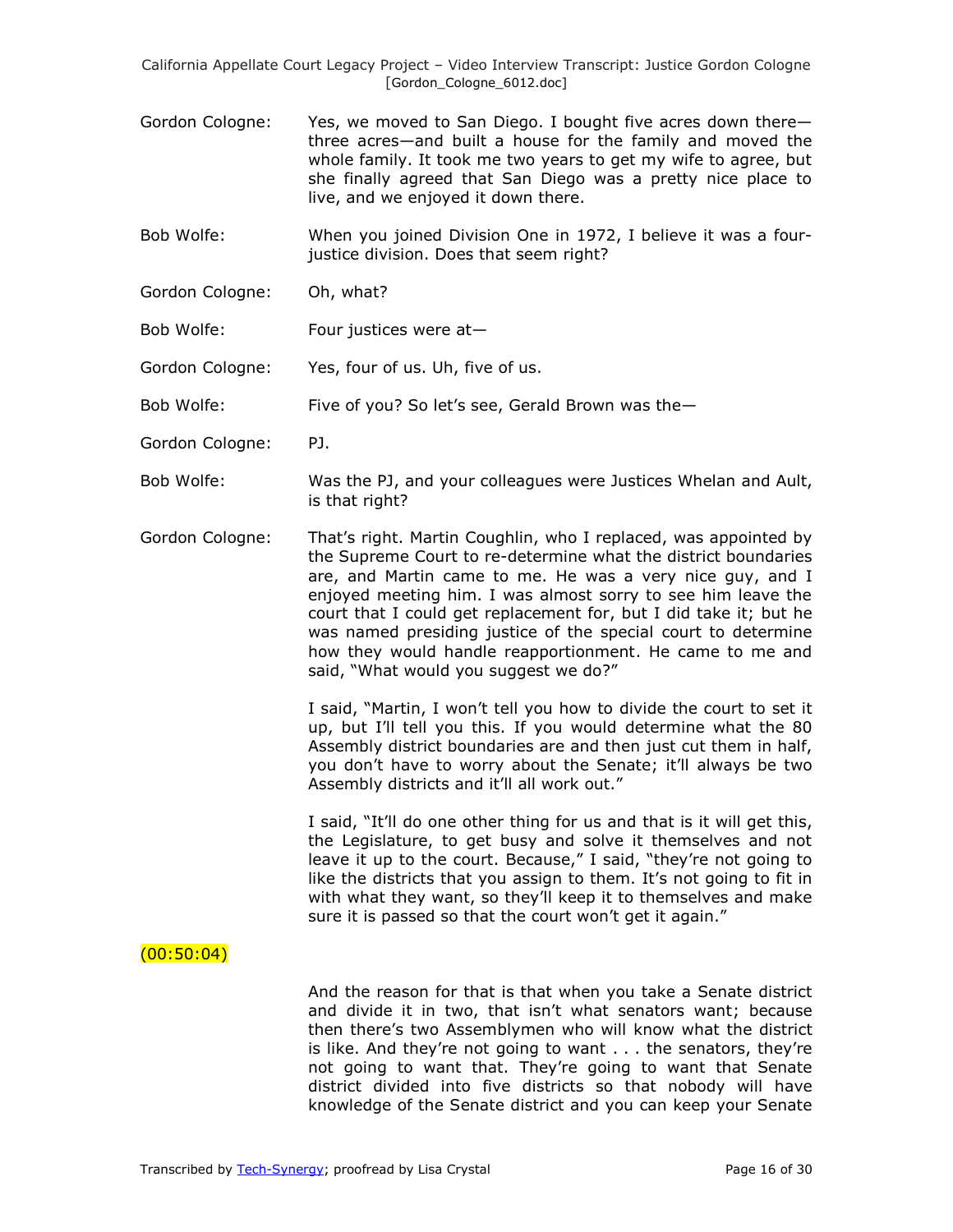seat. And I said, "If you let them do it, they'll have that Senate district all split up so badly that nobody will have full knowledge of the district.‖

And sure enough, that's what he did. He just took two Assembly seats and put them together and made a Senate seat. And the next year when reapportionment came up they took it over themselves and they did it.

- Bob Wolfe: And they cut the salami, probably to make it very complicated. If you could talk a little bit about your early days at the Court of Appeal, what the court was like in the early '70s when you first joined?
- Gordon Cologne: We were all very friendly; we got along. We would go into each other's offices and discuss the issues before we even started our draft, and it was a very friendly court. I had one justice, Justice Staniforth, that I couldn't convince in a million years to change his ideas on the issue as it was presented; but all the rest of them I felt like I could make some progress.

I didn't always get their consent, but a lot of times they would tell me what their position was and I would change mine. And we did all that before oral argument or before I started on a draft, and it worked out very well.

- Bob Wolfe: How was the process of convincing justices different from the process of convincing legislators? Or is it similar?
- Gordon Cologne: Well, it's somewhat similar. You still have . . . you know, we used to say every legislator has his own biases. He comes to the court with a lot of prejudices and he wants the whole state to run the way he would run it. But you convince him that your people down there don't always agree with that and then they send you to Sacramento to express their feelings. This is what makes the whole legislative process work—is because everybody represents his people.

Now, with the court you're doing something very similar: you're saying this is the way the Supreme Court wants it. And, you know, I used to sleep very well at night because I knew I had never made a mistake that went into the record books. Because if I did misinterpret the law, the Supreme Court was bound to take it over and fix it; and if they didn't take it over, it must be right and I did the right thing. So I slept well every night.

Bob Wolfe: One of your early opinions—I don't know if you recall this—was a case called . . . I think it was your first published opinion when I was looking through your body of work. *Pilcher v. New York Life Insurance Company,* which you wrote in May of 1972 shortly after you joined the court—do you recall that case?

Gordon Cologne: Absolutely not.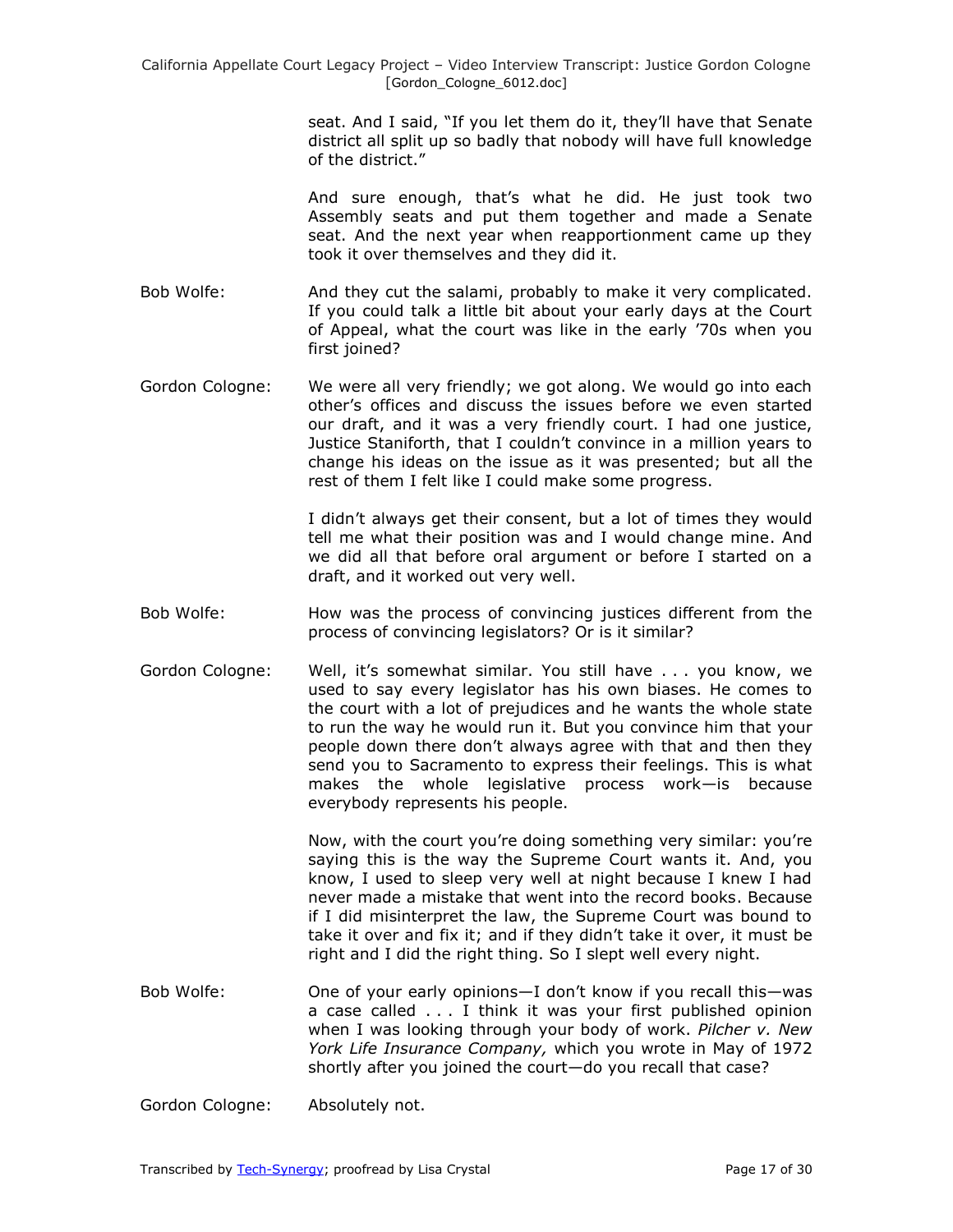Bob Wolfe: It involved a person who died of a heroin overdose.

Gordon Cologne: Oh! I remember that one.

- Bob Wolfe: And the issue in the case was whether or not that was an accidental death for purposes of his accidental death beneficiary.
- Gordon Cologne: Right. I remember the issue but not the name.
- Bob Wolfe: A matter of first impression in California, and I don't know if you recall the—
- Gordon Cologne: Well, I'll bet you it changed a lot of insurance policies, I'll say that.
- Bob Wolfe: Yes, it did, because you ruled that it was insurable. It was an accidental death and it didn't go for the easy shot. The insurance company wanted as a matter of public policy to discourage heroin use by saying that it was uninsurable; and the opinion talked about the impact on the beneficiaries and it was up to the insurance company to rewrite the policy.
- Gordon Cologne: That was a very— *[phone ringing]* Fax machine, and I don't have an answering—

Bob Wolfe: Should we just go back over that? Maybe you could just—

Gordon Cologne: Okay.

Bob Wolfe: Okay.

 $(00:54:53)$ 

- Gordon Cologne: Just give me the name this time and I'll tell you I don't remember it. *[laughing]* I don't remember the names of the cases that I tried—
- Bob Wolfe: And I don't expect you to.
- Gordon Wolfe: But I do remember that general case because it was a case of a young man who went into the restroom of a service station to get a shot of heroin or—I forget the drug—but in there he overdosed and died; and his widow was suing for benefits under an insurance policy which provided for accidental death.

My opinion was if this was more than . . . it was just an accidental death; he didn't intend to overdose. And we had a lot of discussion on this case because we wanted to discourage the use of drugs and we didn't like the idea that this kid was overdosing, was taking shots at all. But if you're going to overdose it has to be accidental, really, because you don't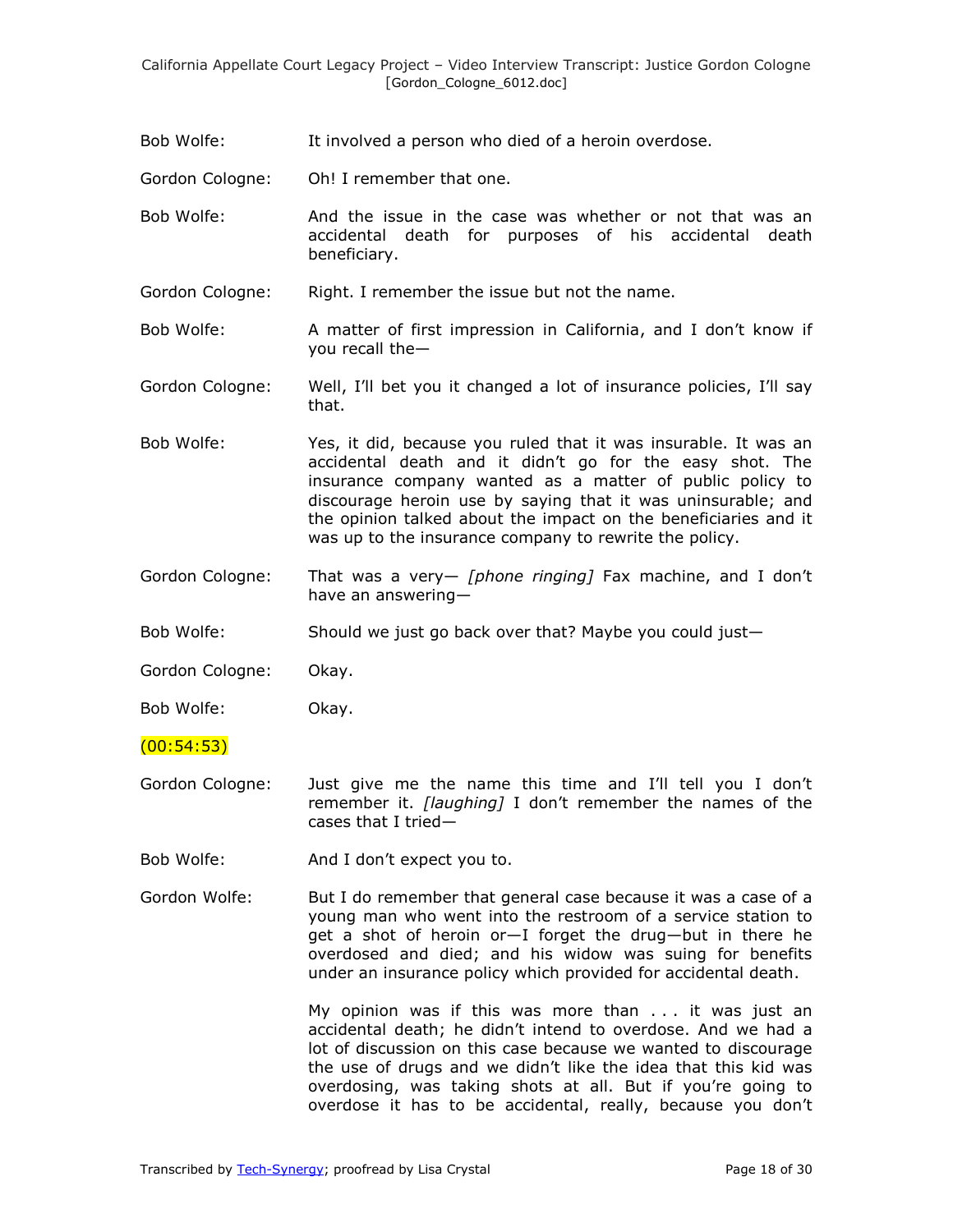intend to kill yourself when you take a shot of heroin—certainly not if you're doing it in a service station. I would think that if somebody wanted to commit suicide by shooting an overdose of heroin, he'd do it in a plush hotel room, where he would have a nice surrounding as he died. But that was beside the point.

This insurance policy had no provision and no explanation of what was an accidental death in respect to overdosing of heroin. A lot of insurance policies do have a provision; and I'll bet you that one will have a provision now and all of them will have a provision now. And that's a good thing, because when they have a provision then there should be no question; if you overdose, you shouldn't get any benefits from it.

- Bob Wolfe: You pretty much just paraphrased exactly what the opinion said, so your memory serves you well. One of the things that you did in that opinion was—I don't know if you recall this—you quoted from John Milton, talked about a Serbonian bog. And also from Justice Cardozo, so it was—
- Gordon Cologne: I don't know where I would get that. *[laughing]* Judge Staniforth was a great one for quoting literature, but I never did that—very seldom, anyway. But I may have done it at his suggestion. But anyway, the one thing about that I always worried about was, we sent it back and directed them to pay off. We inserted judgment for the plaintiff, and I always wondered if maybe we shouldn't have given the insurance company a little more latitude to retry the case and bring out more evidence. But they'd had a chance to try the case, so I didn't want to waste any time. I just sent it back and entered judgment in favor of the plaintiff.
- Bob Wolfe: Let's talk a little about how the court was structured in terms of your staffing when you first started. My understanding is that you started with just one research attorney.
- Gordon Cologne: Right.
- Bob Wolfe: And how did you go about the mechanics? Is this before computers? Did you dictate your opinions or what was the—
- Gordon Cologne: I scribbled out a rough draft and gave it to my secretary, and she would type the rough draft and the citations. And she just had a straight typewriter; she didn't have computers like they do today, so making amendments involved rewriting practically the whole opinion. But I would do it by longhand and later on, when I got a little more proficient, I would type out the rough draft and give it to my secretary, and she'd type it.

Then when the computers came in, the secretary I had was one I had used as a practicing attorney. She was so sharp on the computer, she could switch paragraphs around for me; she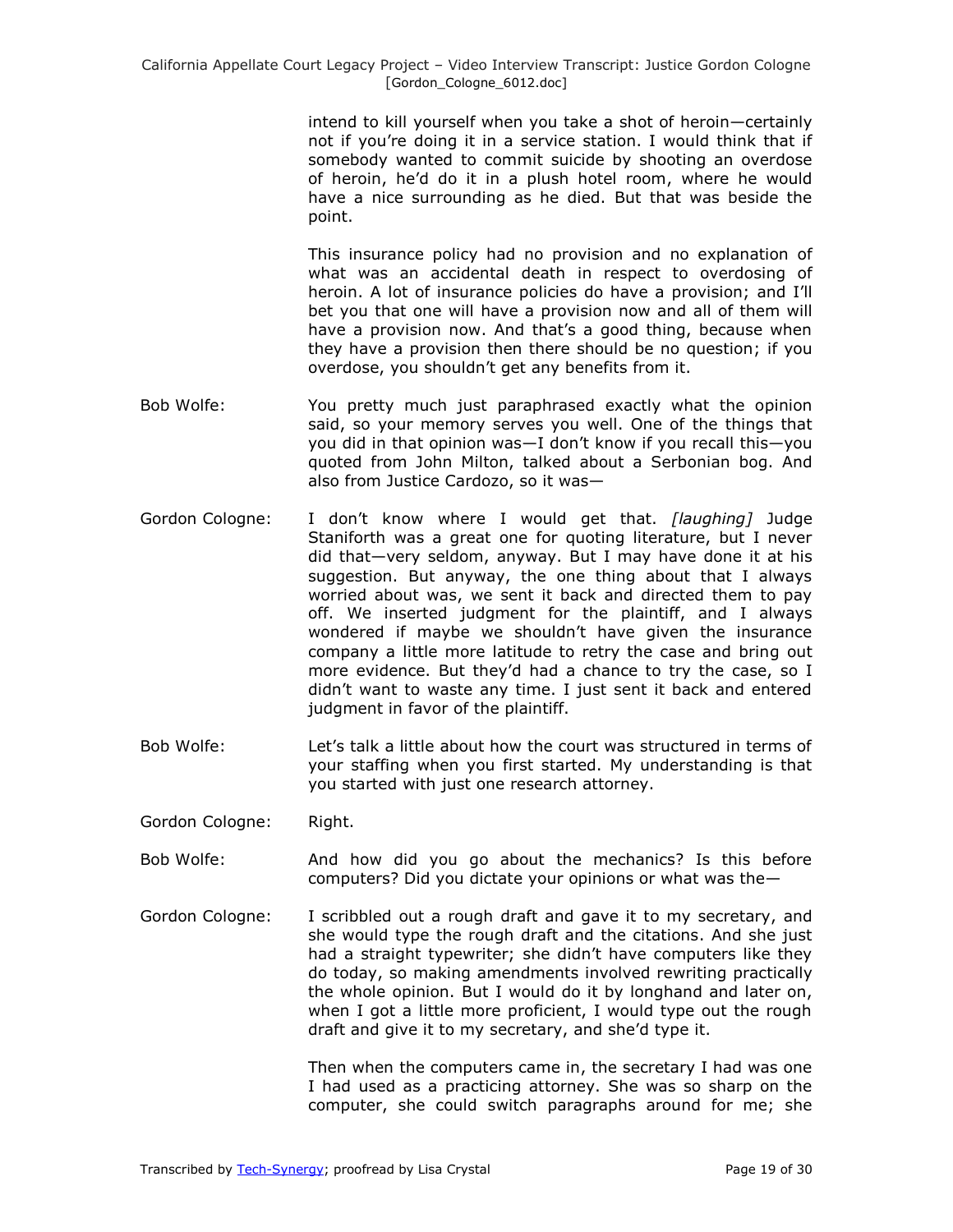would make copies two or three times. And so we got along so well.

But I'll have to tell you about my clerk. When I went to the Court of Appeal I asked the legislative—not before I went to the Court of Appeal; when I went to the Senate and got chairman of the Judiciary Committee—I asked the Legislative Counsel to recommend somebody as the attorney for the committee. And he recommended a young man by the name of Bion Gregory.

### $(00:59:58)$

Bion Gregory held the job for me and did an excellent job; and then he went on and held it for the Democratic chairman, and finally became Legislative Counsel himself. I couldn't take him with me; that was too good a job for him. But the committee consultant from Legislative Counsel staff was a young fellow named Carl Arnold; he worked with Legislative Counsel for the committee. And so I asked him if he would join me on the Court of Appeal, and he said he would, except it was a big cut in salary and he didn't think his wife would let him do it.

And so I went to the administrative officer of the court and asked him if he couldn't at least bring him over. I said, "I don't ask you to give him a raise, but he ought to . . . he's still working for the State of California; he ought to come across to the judiciary at the same salary." And the administrative counsel said yes, that's appropriate.

So they gave him the same salary and he agreed to come down to San Diego, to leave Sacramento—because he could never tell when to take a vacation. Now he's got a full-time job with regular vacations and so forth. So he loved it, and his wife went on to become a lawyer and she loved it. They live in San Diego County now themselves.

But I was lucky to get him; and he and I worked together as brothers in developing cases. We would discuss the case thoroughly before we even lifted a pen to paper or before I would talk to any of the other judges, and we would usually have the issues narrowed down and resolved between us long before we even started the opinion.

It was a big help to get somebody who thinks like you do. And then what he would do is he'd do a rough draft of an opinion while I was doing one, and then we'd switch the rough drafts and rewrite them and I would put the last one. We had an agreement between ourselves that I'd—

Bob Wolfe: *[Tape blank for approximately 1:02-1:03]* . . . about your judicial attorney that worked with you where you would each work on a draft and than swap them.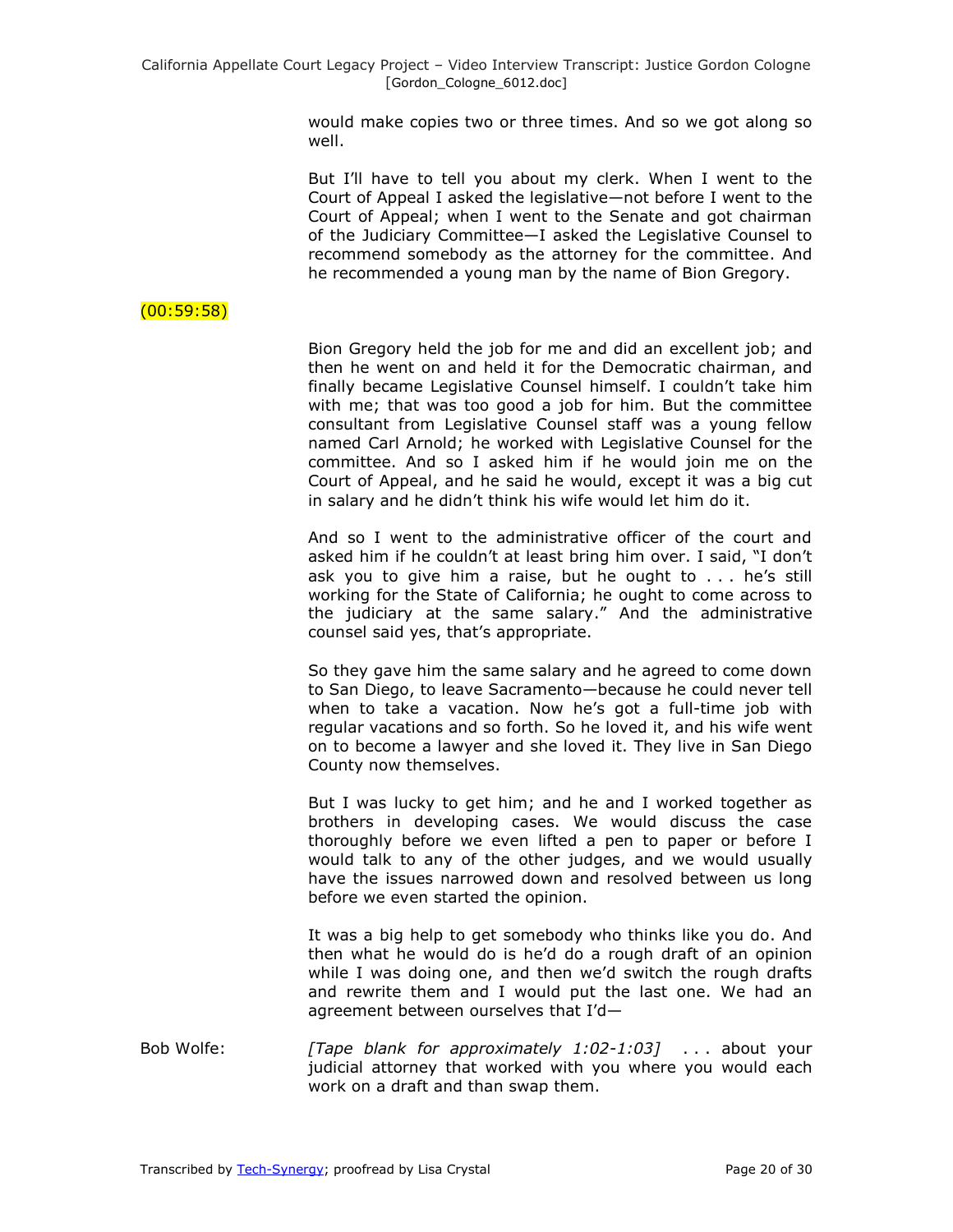Gordon Cologne: Right. And this was a big help to me because it gave me a running start with the draft, the preliminary draft, and then we would each make corrections or changes that we thought were appropriate or eliminate some language that was unnecessary.

> But it was a great help to find somebody who thought like I did and who was willing. . . . But we had an agreement between ourselves; I didn't want a yes man. And I said, "You arque with me as long as you want and we'll have no problem; but I raise my hand like that, I'm the judge. That's when we stop arguing and we do it my way." *[laughing]* And he agreed and we never had a fight; we kept each other on our toes.

- Bob Wolfe: Your first published dissent was in the Laetrile case, where your colleagues on the court, in an opinion written by Justice Staniforth—this is in 1977—reversed a conviction of a doctor for selling Laetrile as a cancer cure because it wasn't approved by the FDA. You dissented. I wondered if you recall this decision.
- Gordon Cologne: No, I don't; I don't have any recollection. The one case that I wrote an opinion on which most of the justices disagreed with me on was with the ALRB, the Agricultural Labor Relations Board. They had some wild ones. Governor Pat Brown appointed—

Bob Wolfe: You mean Jerry Brown?

Gordon Cologne: Well, no—Pat Brown originally, and Jerry Brown did it later. They appointed members to the ALRB who were a very prolabor, César Chávez bunch, and they would just rack these poor farmers up right and left. And I had to take the time to read all of the transcripts in those to decide whether there was enough evidence.

### (01:05:03)

Now we knew that the ALRB's decision, if there was substantial evidence to support it, we had to go along with it; but this one I felt that they did not give everyone a full day's hearing on it or a full hour's hearing—and sometimes no hearing on the case. They just lumped everybody in and made the farmer pay for everybody's salary; and I would write that after reading the transcript. And I did the same thing on one of the criminal cases where there wasn't . . . supposedly the trial court held that there was not substantial evidence to support the officer's search of the car; and in reading the case I found there was substantial evidence to support the trial judge. So I held in the dissenting opinion that the trial judge should have been upheld; they reversed the trial judge. But I read the transcript wherever I felt there was a dissenting opinion justified, to be sure that I was right.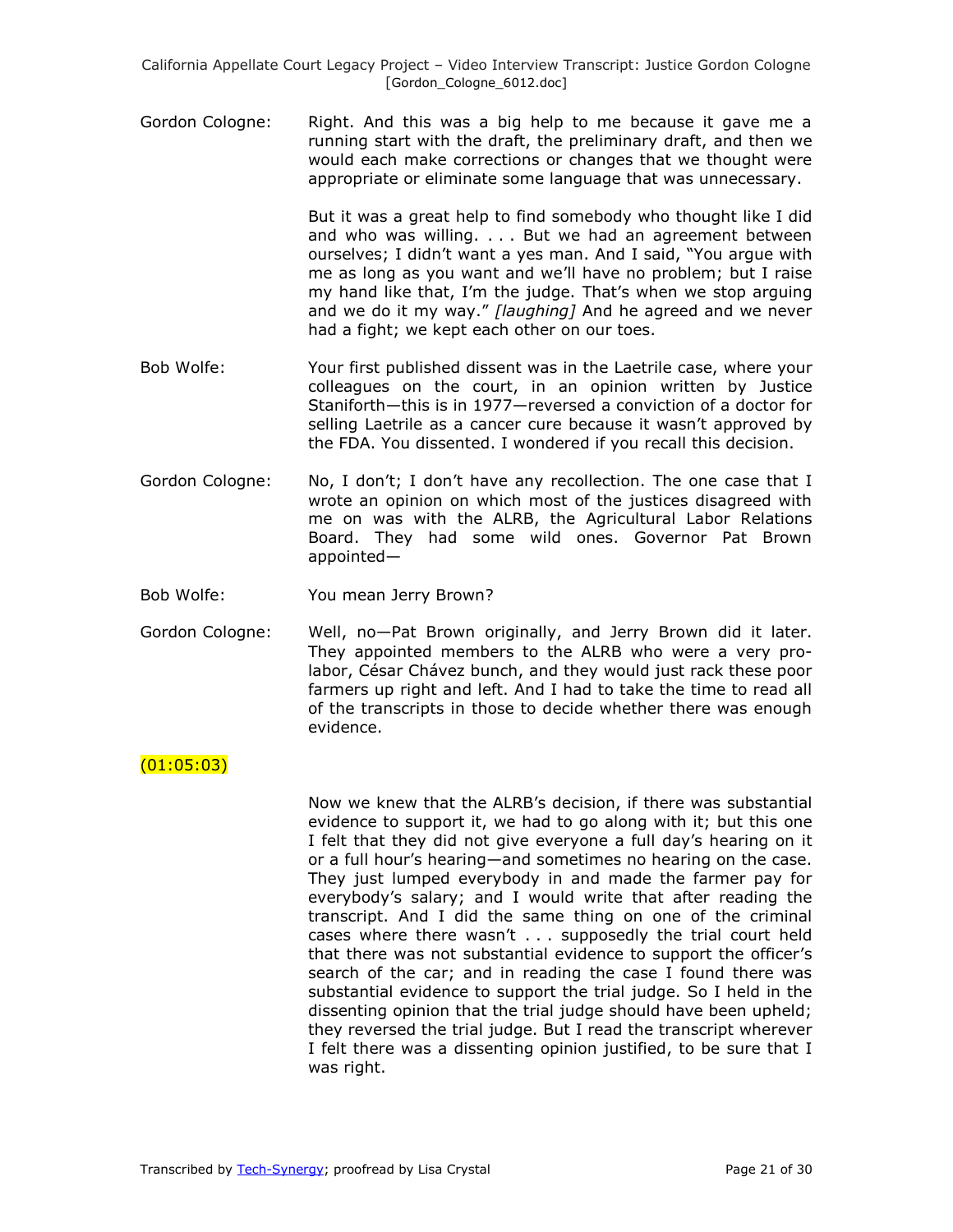- Bob Wolfe: One of the opinions that you wrote, one of the leading opinions, is *City of Chula Vista v. the California Coastal Commission*. I don't know if you recall—it was one of the first decisions which had to determine how the appellate courts would review the Coastal Commission's actions in reviewing local environmental plans for municipalities. Your opinion gave the Coastal Commission fairly wide latitude—viewed them as an adjudicatory body rather than a legislative body. I don't know if you have any comments on this question.
- Gordon Cologne: This was the same thing with the ALRB. If there was substantial evidence in it, or any evidence in the trial, we had to give deference to the agency, and I thought that was probably right. Otherwise, if we had to re-decide every case that came up through the administrative hearings, then we should give them some latitude in their opinion.

I don't remember that particular case. There are very few cases that I made any effort to recall. I just didn't think that keeping them in the back of my mind forever was going to be very beneficial to any of us. *[laughing]* So I'm sorry I can't remember the individual cases.

Some of them stand out, like the Arnold Smith case. That was a criminal case which had an unusual twist in that we had an assigned judge take it over. And Judge Work and I were appointed as cocounsel on that, or co-judges on that, and we wanted to be nice to this assigned judge.

He wrote the opinion; we let him write the opinion. And there was a majority that agreed with him, but we had two of us wanted to reduce the crimes, and so he wrote the opinion without a majority on the main issue. And that was a little unusual for the dissenting opinion to be the majority.

- Bob Wolfe: But it stayed and was formally called the dissent?
- Gordon Cologne: Yes, we dissented. Because we were a majority on the dissent, the guy got off with a lesser crime. Arnold Smith was a very popular San Diego banker, and he was the owner of one of the baseball teams down there, the Padres. And he, I should say borrowed, money on the stock of the baseball team twice.

While it was still under the control of the first lender he was able to get it refinanced. Or I shouldn't say refinanced; it was financed again. And it was a theft, and we had reduced the tax evasion charges down because he did that under advice of counsel. And it wasn't a felony; it was a theft. He got twice the value of that stock.

### $(01:09:59)$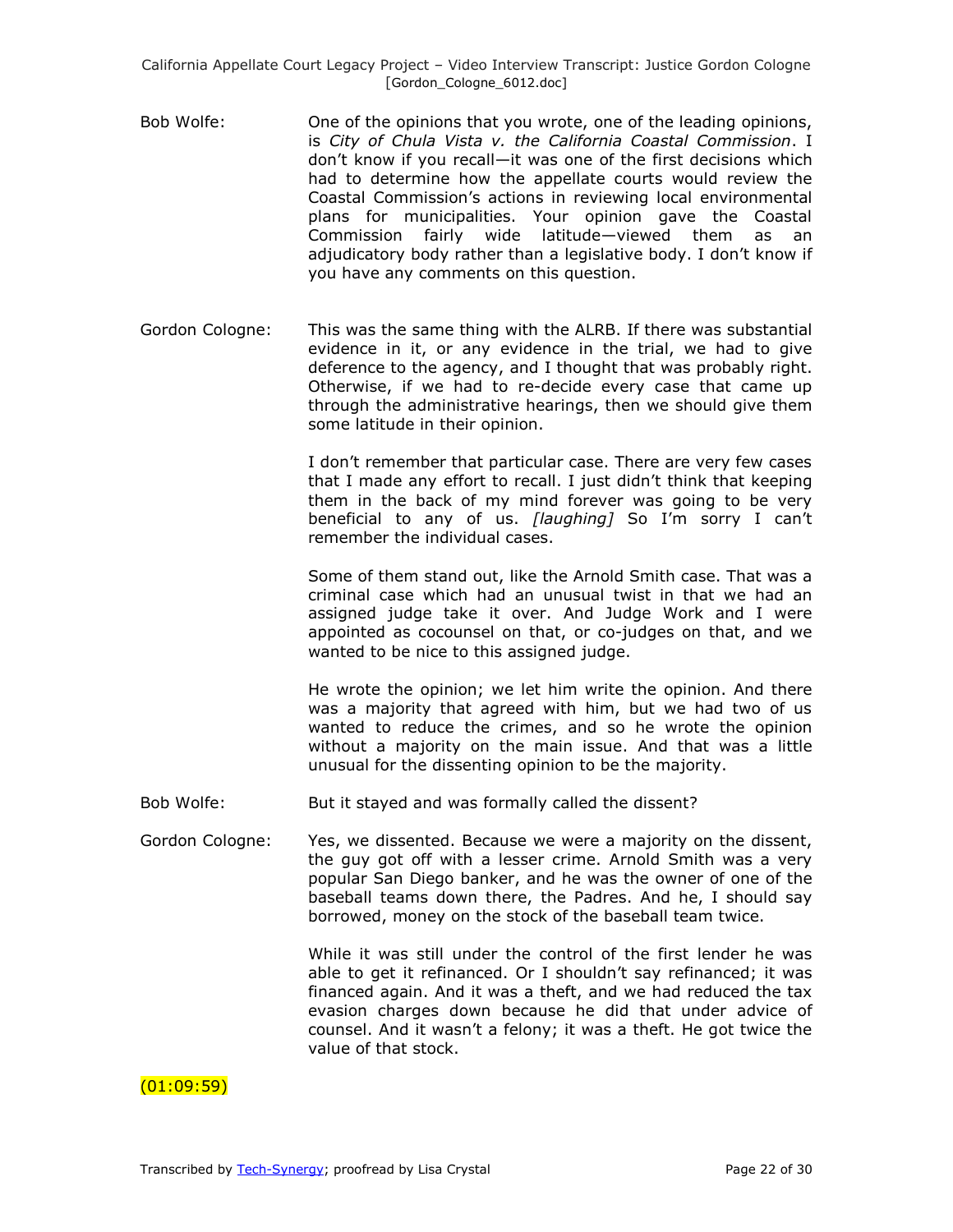- Bob Wolfe: Another decision that you worked on involving a sporting figure—I don't know if you recall this—was *Dennis Partee v. the San Diego Chargers*.
- Gordon Cologne: Right, I remember that one. *[laughing]*
- Bob Wolfe: That was where you reversed a—well, if you could explain the situation; I think it was a state antitrust suit against professional football.
- Gordon Cologne: Yes. We were concerned about them. They were prosecuting under the state antitrust laws and they tried to say that the Chargers had to abide by the state laws and could ignore the rules of the federal constitution for the professional football league. And if we had upheld that, what we would have done is to throw the whole league into chaos because nobody would know what laws applied, except the state law in which the league was chartered.

So San Diego would have one set of laws and Green Bay Packers would have another set of laws and the New York Giants would have another set of laws. Nobody would know. How could the league stay in business with so many different rules that you have to abide by?

So we held that it was improper to make the Chargers abide by state laws rather than the league rules which were applicable to all the league players.

- Bob Wolfe: During your service on the Court of Appeal, the presiding justice was Gerald Brown. I wondered if you could talk a little bit about—
- Gordon Cologne: Jerry Brown was the nicest guy you would ever want to meet. Very conservative for a Democrat—I couldn't believe it. He would pay cash for everything. He'd go down and cash his check, count out half of the money, give it to his wife, take the other half and put it in his wallet; never had a credit card in his life.

This guy was a real conservative guy. He never had any debts; he paid cash for everything. I don't know how he was able to do that, but he did, and we used to always kid him about that; but he was the nicest man you'd ever want to know and he did his best to keep everything on the court running smoothly.

He would assign cases right down the line. The simple cases he let his staff work on and he would give those to . . . take them himself usually and handle them very quickly and easily. The other cases he divided equally. He told his staff to give him an idea of how complicated the case was.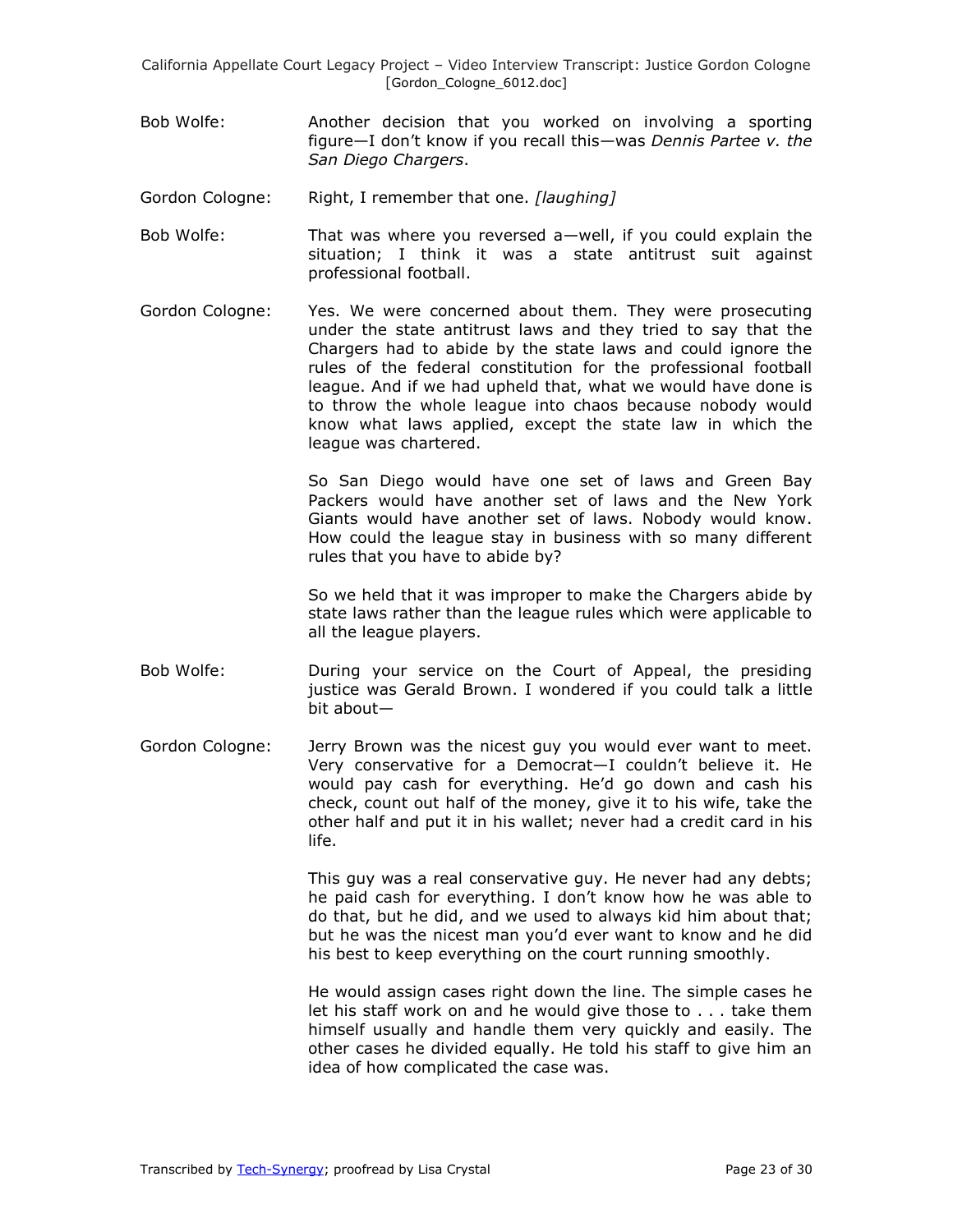So we each got eight cases a month, but we would get the same number of real complicated cases as the easy ones. Some of them were very easy, and Jerry made it a practice always to give us the same number. Everybody got one or two complicated cases and about five easy cases, so that the workload was so even; and I thought that was a remarkable thing that Jerry did.

One other thing that was kind of interesting in the whole thing is that Jerry Brown joined me in that ALRB case handling; and he saw the merit in these cases. And he was one that helped me get the ALRB to be more careful in their decisions. And we turned that whole ALRB—cases that came out of the Imperial County—around because Jerry joined me in analyzing the opinion and decided not to just take them at face value. They had to have in the record the whole justification for their opinion.

Bob Wolfe: As new colleagues joined your court during your tenure, did the character of Division One change over the 12 years that you served on the court, looking back?

## $(01:14:49)$

- Gordon Cologne: Looking back, no, I don't think so. The individual judges did change. Judge Work found that César Chávez cases and ALRB cases were easier to handle than I did, for example, but individually we were all the same. And the way it was rotated three judges on a panel—it all worked out because Ault, I thought, was pretty moderate; Work was pretty moderate. I found that Staniforth was kind of difficult to deal with; he was a Pat Brown appointee. Judge Work was a Jerry Brown appointee and he was pretty hard to deal with; but he would talk to you and I could reason with him. And sometimes he would convince me, sometimes I would convince him, on an issue; but we got along fine.
- Bob Wolfe: Now, you served as an appellate justice when the Supreme Court . . . you started, Don Wright was the Chief Justice and then Rose Bird became Chief Justice in 1977. I believe Jerry Brown had six of the seven appointments to the California Supreme Court eventually. Did working as an appellate justice change as the complexion of the California Supreme Court changed during that decade?
- Gordon Cologne: We found no problem with the Supreme Court at all, and I got along with them fine. They would overturn one or two cases, and I knew they were cases that might be. One case that I had which overturned was divorce of a military sailor. When I believe the trial court . . . I'm a little vague on this, but I think the trial court held in favor of the sailor. But I know we held that the federal rules for the retirement benefits of a sailor apply. And Rose Bird took a case over and said no, community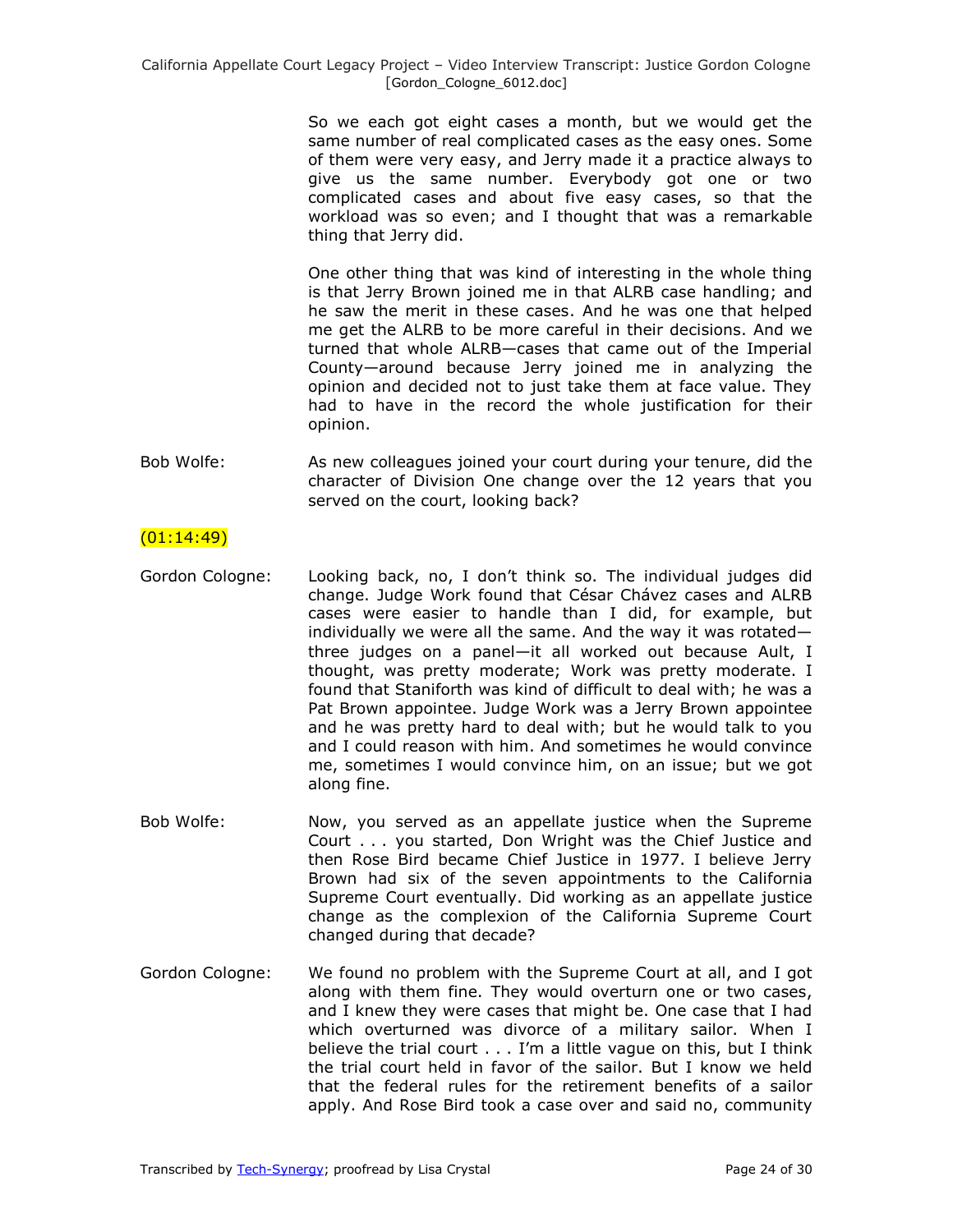property laws in California give the wife one-half of the benefits of retirement. And the U.S. Supreme Court got that case ultimately; and they held no, the district court—the opinion we wrote—was right.

The federal law applies to sailors' benefits; and the reason they do that is because they want the sailor to stay in the service for his full retirement, so they give the benefits to him. And Rose Bird, with her opinion, held that no, the community property laws overcome that and the wife was entitled to community property.

Well, that was justified, maybe. But I'll tell you what: the Supreme Court said no federal law trumps the state courts. So there's no community property in the federal courts. But what was interesting is, within two months after the Supreme Court ruled, the Legislature changed the laws to give the women community property rights.

So that was interesting, how our opinion was upheld by the Supreme Court, but her opinion was upheld by Congress. So that shows how the Legislature can control the state.

- Bob Wolfe: Sort of tying in what you said before about your attitudes toward the best way that change is effected through the Legislature—
- Gordon Cologne: Yes.
- Bob Wolfe: . . . . . as opposed to through the court. If you could talk just a little bit about your judicial philosophy, how it's evolved during the time that you've been on the court. What your approach is to—
- Gordon Cologne: We try to address the legal issues in the way the Supreme Court wants us to do. Our guidelines are only that the Supreme Court is our governing board, and we try to abide by what the Supreme Court has ruled. If it's a law, then we feel the law should apply; and if it's a judiciary issue, then judiciary should apply. And I had no trouble with that at all. That's the job of an appellate court—is to take the law that is presented to us, not to try to rewrite the law.

## $(01:19:58)$

That was okay when I was a legislator, but not when I'm a judge. I had the privilege of serving on the Supreme Court, and I see how they work. Justice Rose Bird was a nice lady, and she brought me up to the Supreme Court on two occasions; and I was able to sit with the Supreme Court and help them make a decision.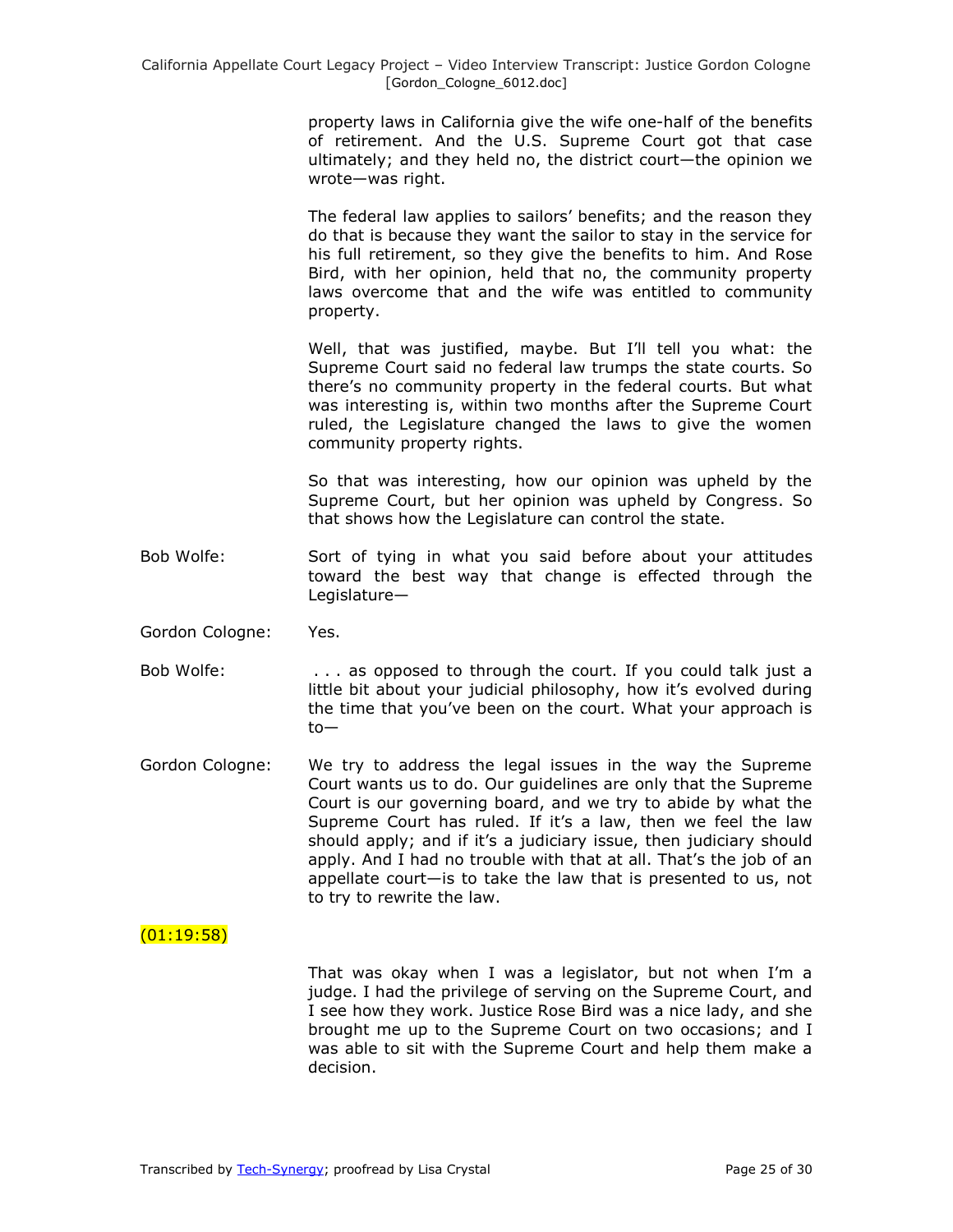I had no trouble because those cases were simple cases that I sat on, but I saw how the Supreme Court worked. I was privileged to have that opportunity. But I had nothing but respect for the Supreme Court when it did take over one of our cases or when they de-published one of my cases. I had no trouble with that, as I would hope that the superior court judge would have no problem with my reversing his opinion or . . . all we're trying to do—and we're trying to do an honest job—is to follow the law. So I had no trouble with following the law.

- Bob Wolfe: Your decision to retire . . . and you retired in 1984?
- Gordon Cologne: Right.

Bob Wolfe: And what brought that about?

Gordon Cologne: Well, I had some legislative time on retirement which could be tacked onto my judicial retirement. So I got full retirement as a judge, 30 years; and I felt like I wasn't going to get much more money, and I felt like it was time for me to try to do something else to keep busy and enjoy life.

> So I decided I'd retire and go back and practice a little law. And I practiced law for about a year and that wasn't what I wanted either. That's a rat race for an older man. *[laughing]* So I went back to the Legislature and got involved in water law and I worked with the water districts around the state as a lobbyist trying to get legislation which would help them develop reclaimed water.

> Both the Coachella Valley Water District here, I represented them; I represented the L.A. County water association. I represented water districts up north. For example, one of the things we did was to get legislation through to make the Department of Transportation let us use their rights of way to run pipelines along the freeway to carry reclaimed water for use of other water districts—which they did kicking and screaming along the way. But we got them to agree to it, with a little help from Washington too.

> We got the laws requiring the use of reclaimed water. We didn't get any help at all from the state on that—they didn't want to be bothered with reclaimed water. Now, I don't know whether you've noticed, but along the freeway they're proud to say they use water to irrigate the plants along the freeway—and not using potable water, which is a big plus for them. And we got those into the law; and I was real proud of the work that I did for developing reclaimed water.

Bob Wolfe: If we could just talk a little about some of the mentors in your life. You certainly, through your political and legal careers, have known a lot of celebrated people, and a lot of people who probably are not known who should be celebrated; if you could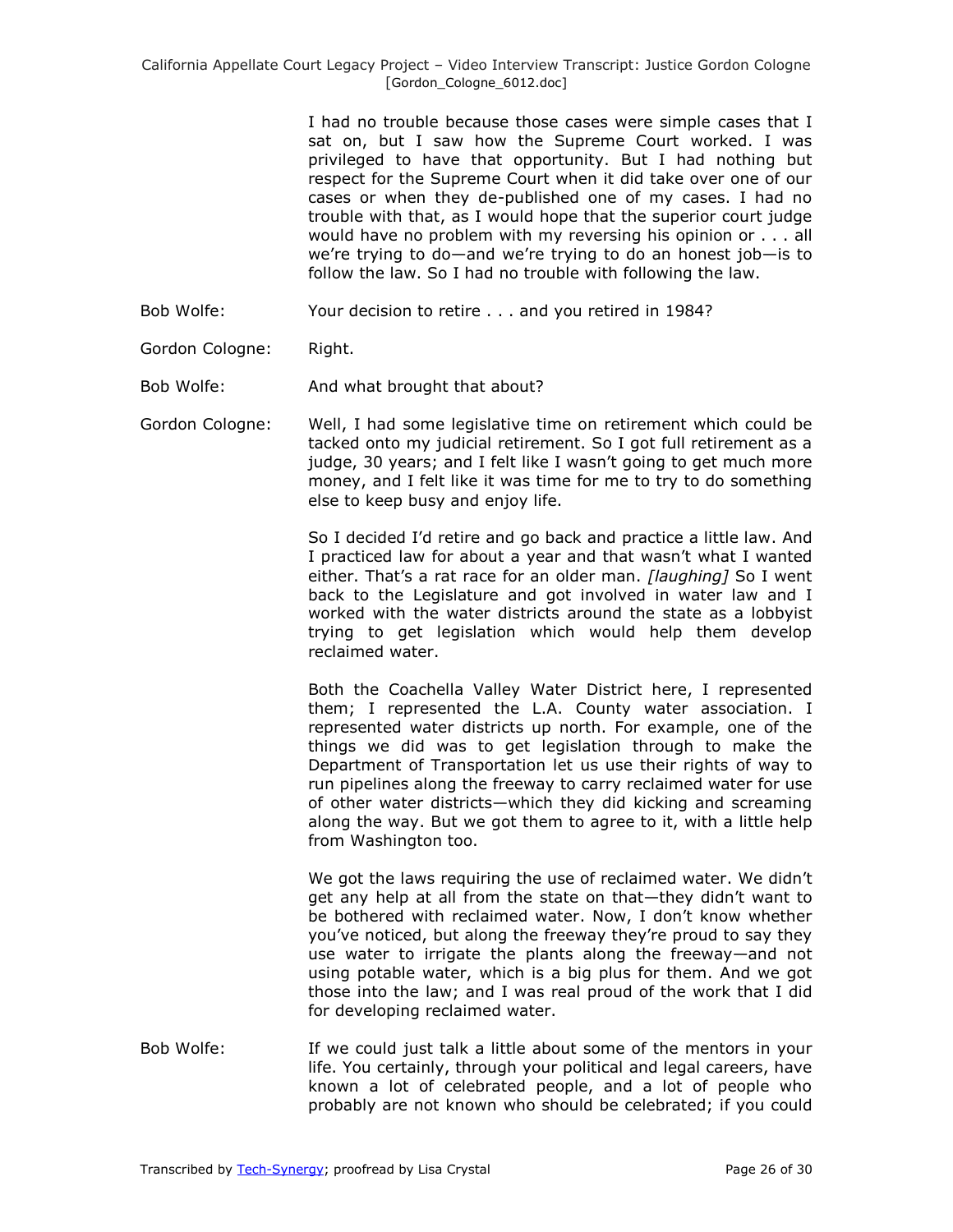just talk about some of the people who have had a particular influence on your life and the lessons that they've taught you.

Gordon Cologne: One of the judges that I kind of took an interest in was Stephen Field, who was a U.S. Supreme Court justice . . . served longer in the Supreme Court. . . . He was appointed by Abraham Lincoln. He served longer than anybody but William O. Douglas, and he started out as a practicing lawyer in Marysville, California.

> He helped write the laws of California when he served in the Legislature. You may have heard about the Field Code; his brother wrote the Field Code for New York and he practically adopted it for California as a starting point. And I always admired the fact that he started out as a practicing attorney, became a legislator, and then went to the Supreme Court of California and finally the U.S. Supreme Court.

# $(01:25:04)$

I never had any ambitions to be a Supreme Court justice, and especially after hearing what the judges that are now being appointed to the Supreme Court had to go through. But I admired him for his rise from a legislator to a justice. He was one of my admirers.

Reagan I had a great deal of respect for, and he taught me a lot about how to get things done. My friends in the Legislature were so kind to me—Jerry Brown, everybody I dealt with, has been very helpful to me. And I've not been afraid to take their advice, and so far it's turned out so beautifully. I've had a wonderful life.

- Bob Wolfe: What would you most like to be remembered for, of all the things that you've done?
- Gordon Cologne: Well, one is the things I've been able to accomplish. The State Water Project—I watched it as it was being built. I was in the whole time, from the day they first turned the soil up north to start the water project till the day they let the last contract for the Paris reservoir.

I was pleased to watch that, when it helped the water people get that finished on time as scheduled. I was proud to have had a part in filling Lake Elsinore twice. Once we filled it, and then, the good Lord willing, He dried it up again. And later when I went back to the Legislature and was representing the water district in Elsinore, we got it filled again and it's now still filled.

And I got all the recreational programs along the State Water Project finished and used. Metropolitan water district wouldn't allow any of their water to be used as recreational—things for swimming and so forth. We got all of those in the program for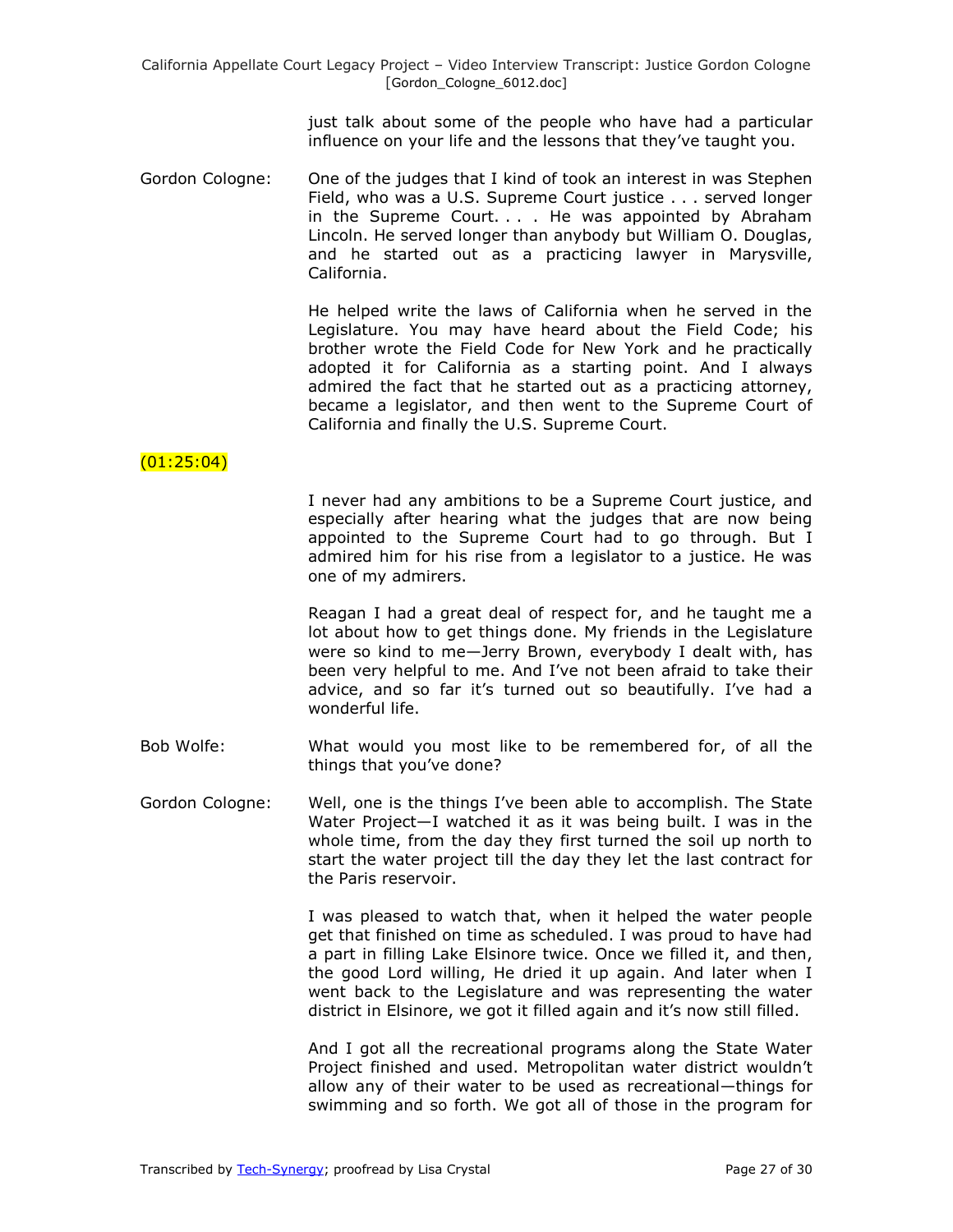the State Water Project. All my work in reclaiming water and seeing that they're having to use water twice now; and they're going to have to use water three times, I'm afraid. But all of that, and watching the development of water in the state, I'm very proud of.

In the Court of Appeal I had a lot of cases that I felt very comfortable in: resolving the criminal cases, trying to help people solve their civil cases. I thought that that kind of a program was very worthwhile, and I'm proud of the fact I was able to serve 12 years without getting any real problems with my opinions.

- Bob Wolfe: Is there anything you would have done differently, looking backwards?
- Gordon Cologne: No. I had an opportunity to go twice to Congress when there was a vacancy and I was in line as senator, and I turned them down both times because I thought I could do more in California, both in the Legislature and the judiciary.

And so I turned those down and I'm not sorry, especially not after seeing how the press took out after so many Congressmen. It's very easy to get caught up in these kinds of problems which they're now facing. And I was fortunate enough not to have any problems.

I had a newspaper in Riverside which wasn't particularly helpful in writing stories about what I was doing, but I never had any problem with the constituents. In San Diego, when I was being considered for the U.S. Supreme Court I found I had support from the *San Diego Union*; the *Riverside Enterprise*, fortunately; the *Indio News*; the *San Bernardino Sun*. They were all very helpful to me.

- Bob Wolfe: When were you being considered for the U.S. Supreme Court?
- Gordon Cologne: When Richardson retired from the Supreme Court, George Deukmejian—
- Bob Wolfe: From the California Supreme Court?

 $(01:29:52)$ 

- Gordon Cologne: For the California Supreme Court. No, I was never considered for the U.S. Supreme Court, and I would never have wanted that because I had no knowledge of constitutional law particularly; although I have been taking a political science course—out of fun, just as a hobby—on the Supreme Court action over the years.
- Bob Wolfe: So, when Frank Richardson retired.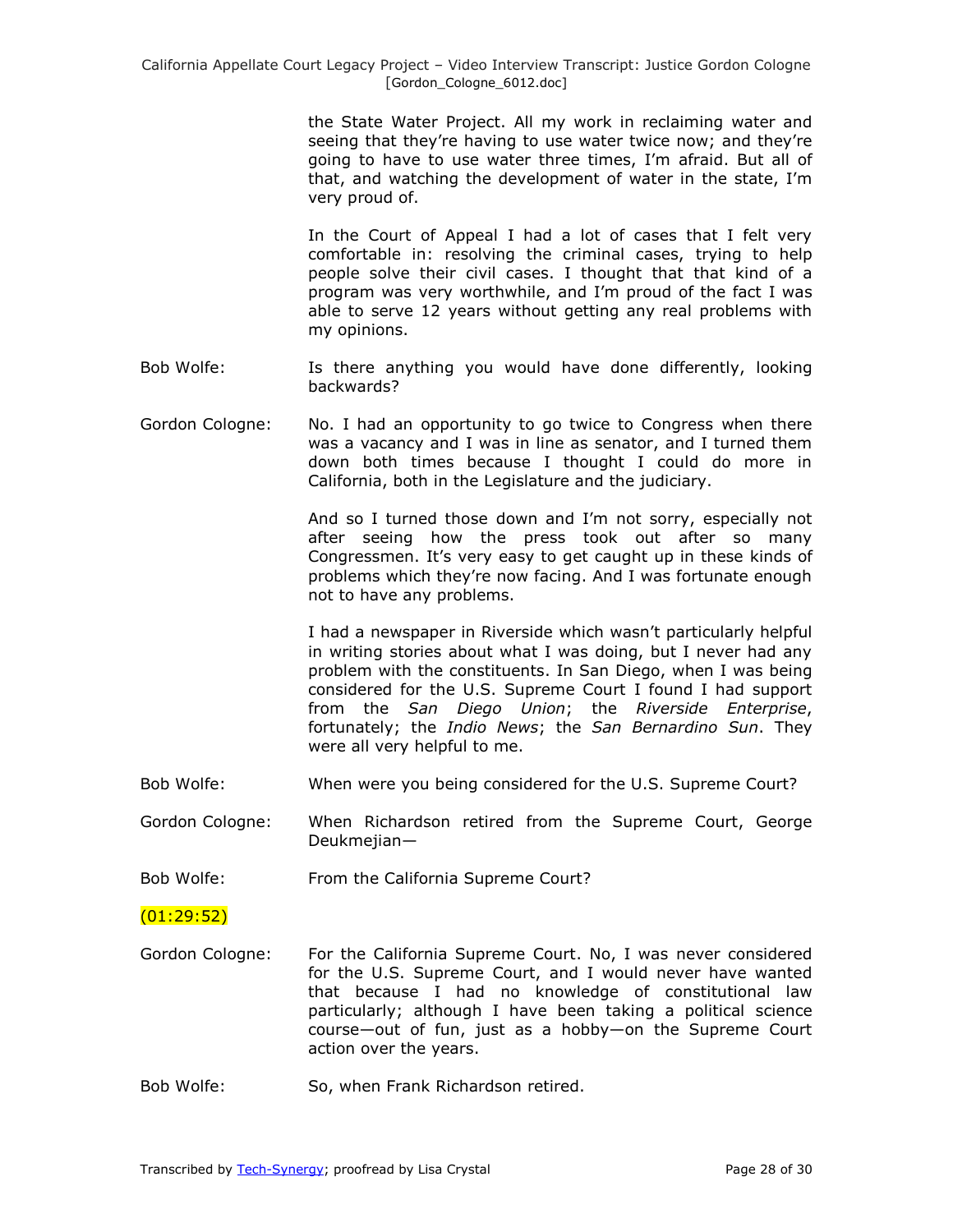Gordon Cologne: When he retired George Deukmejian announced he was considering Lucas or me or Buck Compton for the Supreme Court to replace him. And I of course knew George very well; he was my seatmate in the Senate and robed me, put a robe on me and a wig, theoretically, when I was appointed to the bench.

> He was a good friend and went into the Assembly with me—not at the same year, but a year later or a term later, two years later. And he was a good friend. We knew him, and I sat with him in the Senate, and so the papers all assumed that he would appoint me. And it was an honor to be considered, but I didn't have any expectation.

> He appointed Lucas as the Supreme Court nominee. And the reason for it was he was a former law partner of his, and he knew him very well, and Lucas had been on the federal bench. And he appointed him over there to take that spot.

- Bob Wolfe: Now, you've talked about advice that you've gotten from other people: Ronald Reagan, your colleagues in the Senate, colleagues on the court. I wondered what advice you would give to others, either in the judiciary or just in general, from life experiences.
- Gordon Cologne: Well, I gave a lot of opinions to law students. As I mentioned, I taught law at the University of San Diego Law School at night while I was on the bench. And I talked legislation and I gave a lot of advice to young law students—not to forget that a solution to a lot of their clients' problems can be found in the Legislature if they will look up the law on it and maybe go before the Legislature and get the law changed if it didn't help them.

Advice I would give them is don't give up the Legislature—try it. It's a lot of fun if you don't take the licks too serious. Take the law seriously and change it if it isn't right. Do whatever is right, but don't take money for getting it changed. I had one case where a fellow . . . there was a grandfather clause. The law went through to remove public accountants as a practice, and you either had to be a CPA or nothing. And there was a grandfather clause in there that anybody who was a public accountant could stay that way.

And my friend had been overseas, and he came back and made his application, and he sent it in at the very last time that the law allowed a person to claim their grandfather rights in. And it got there in just about three days before the deadline, and they sent him the forms to fill out to get included as a grandfather provision.

So he got them and sent them back in, but they got there too late—the forms—and so they denied his right. And he says,